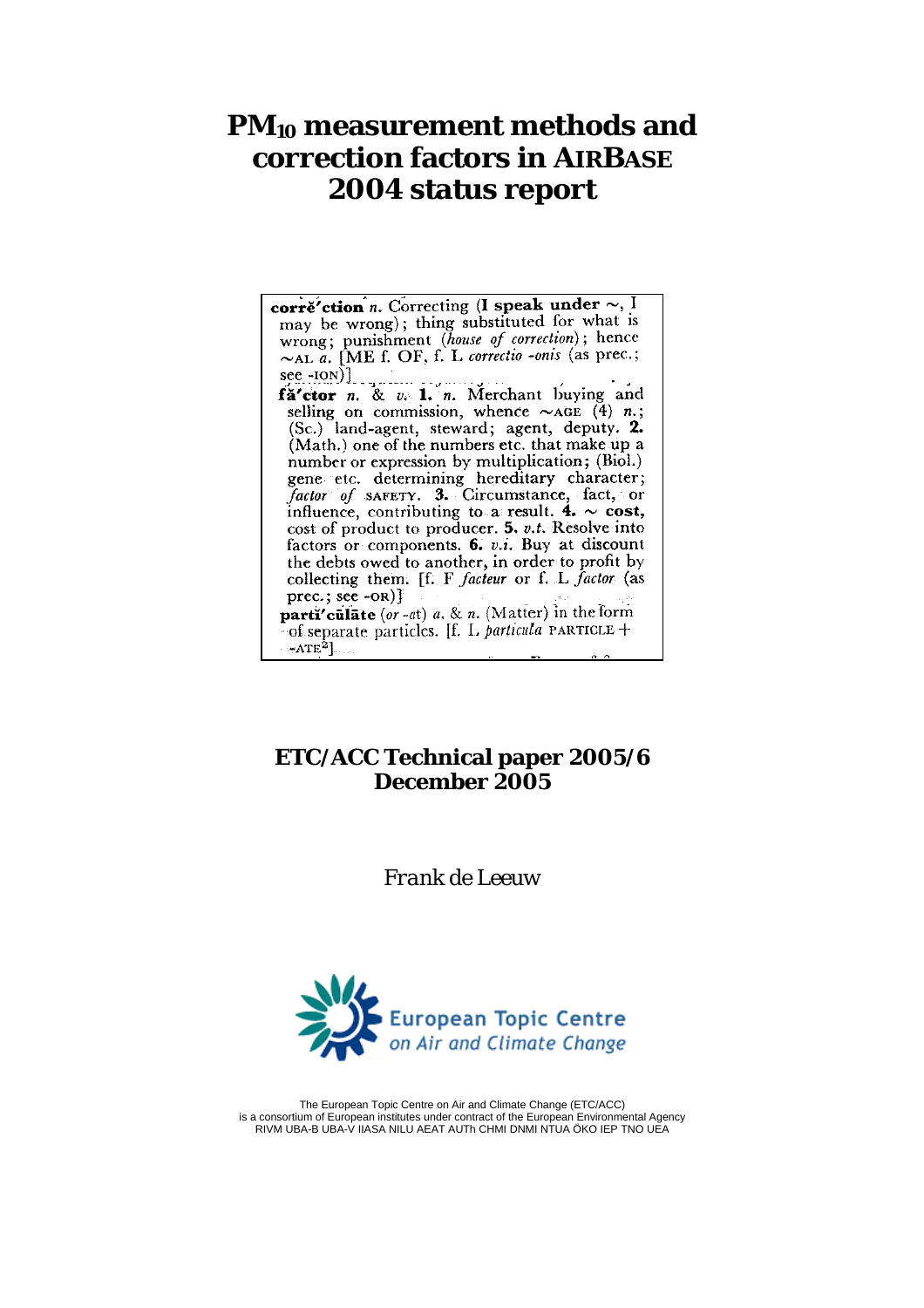*Front page picture: lemmas taken from "The Concise Oxford Dictionary", Sixth Edition, Oxford University Press, 1976.* 

*Author affiliation* 

*Frank de Leeuw: Netherlands Environmental Assessment Agency (MNP), Bilthoven, The Netherlands.* 

*Many colleagues throughout Europe have provided information on current PM10 methodologies in their networks and/or countries. Also, many have commented on earlier versions of this paper. We thank them all for their much appreciated and valuable support.* 

*Disclaimer. This technical paper has not been subjected to EEA member country review. It does not represent the formal views of the European Environment Agency.* 

*© ETC/ACC, 2005. ETC/ACC Technical paper 2005/6. European Topic Centre on Air and Climate Change PO Box 3031 3720 AH Bilthoven The Netherlands Phone +31 30 2743550 Fax +31 30 2744433 Email etcacc@mnp.nl Website http://air-climate.eionet.eu.int/*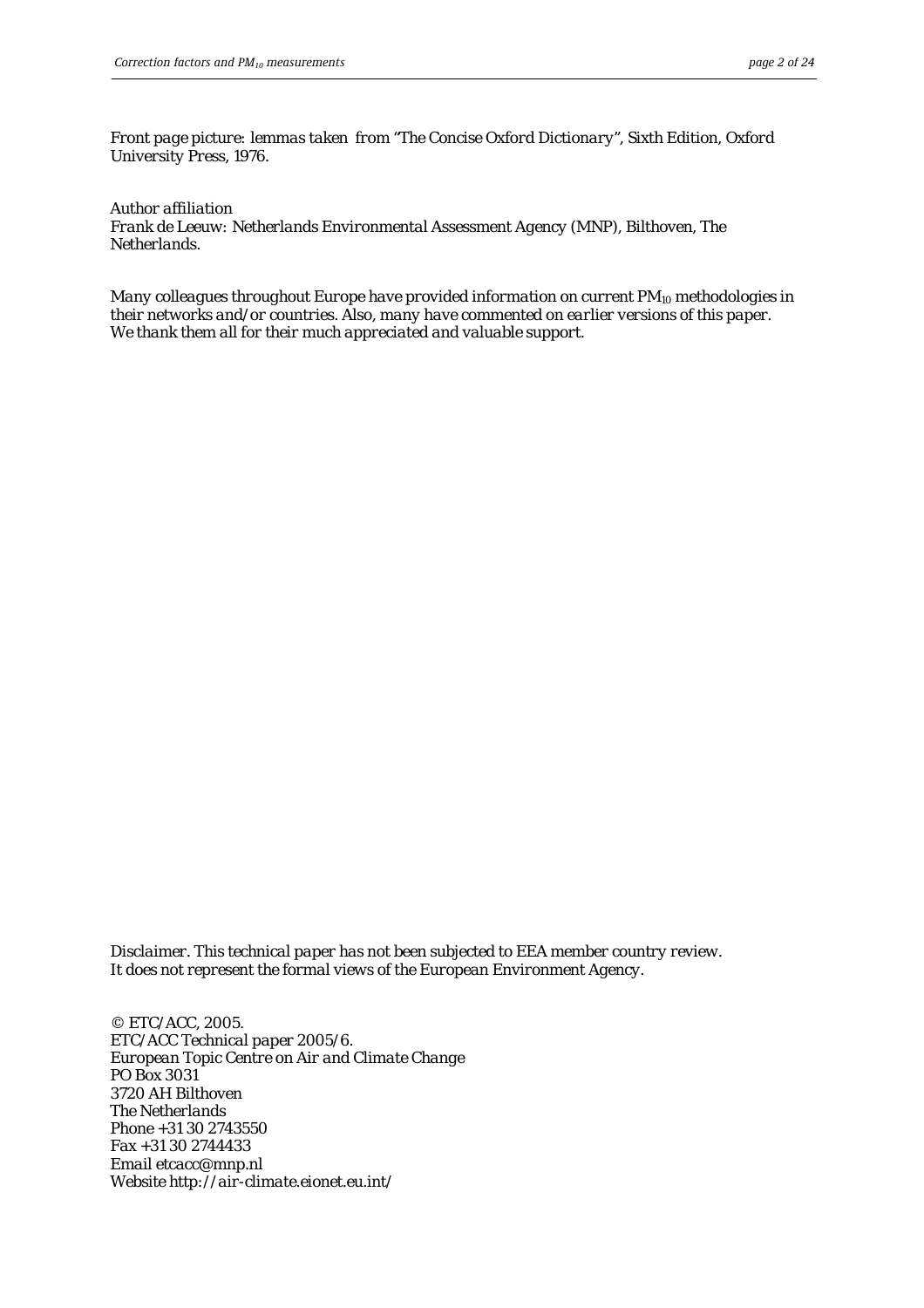## **Contents**

|    | 1. Introduction                                            | 4  |  |  |  |
|----|------------------------------------------------------------|----|--|--|--|
| 2. | Methods                                                    | 5  |  |  |  |
| 3. | <b>Results</b>                                             |    |  |  |  |
|    | 4. Discussion and recommendations                          | 11 |  |  |  |
|    | <b>References</b>                                          | 12 |  |  |  |
|    | Annex A. PM <sub>10</sub> measurement methods              | 14 |  |  |  |
|    | <b>Annex B Overview of correction factors</b>              |    |  |  |  |
|    | Annex C. Annual PM <sub>10</sub> correction factors.<br>24 |    |  |  |  |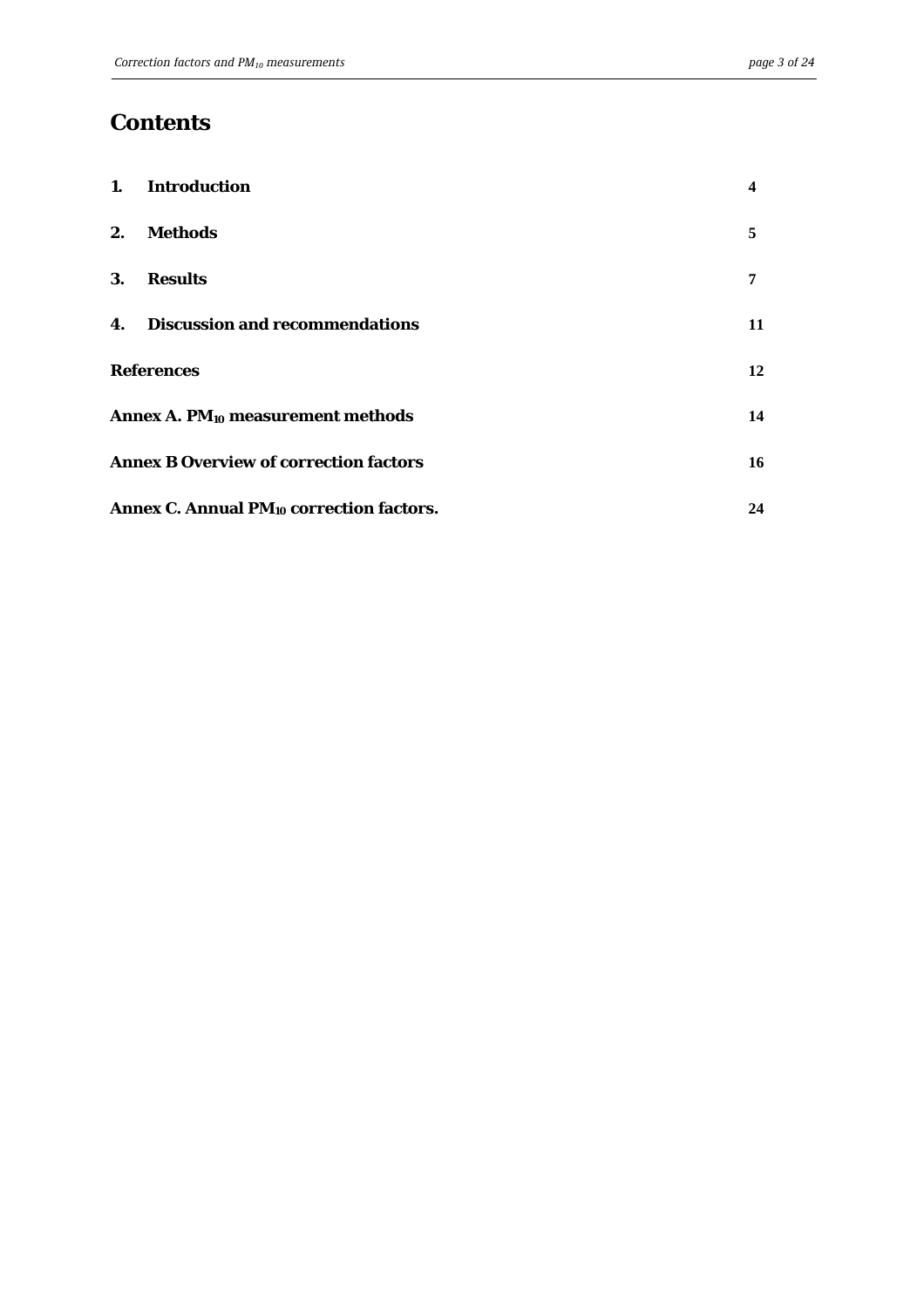## <span id="page-3-0"></span>**1. INTRODUCTION**

Within the European Union a procedure to exchange information on air quality has been laid down in Council Decision 97/101/EC (EU, 1997) of 27 January 1997 *establishing a reciprocal exchange of information and data from networks and individual stations measuring ambient air pollution within the Member States* (the "Exchange of Information decision" or shortly EoI decision). Technical details such as pollutants covered, information on stations and networks to be communicated are specified in the annexes of the Decision. These annexes were amended by Commission Decision 2001/752/EC (EU, 2001a). Formally the EoI applies only to the EU Member States, however, upon request of the European Environment Agency (EEA), a large number of non-EU countries provides, on a voluntary basis, information on air quality following the requirements of the EoI Decision. In this way, information on a pan-European scale has become available.

According to the EoI Decision the Commission will call upon the European Environment Agency with regard to the operation and practical implementation of the information system. The European Topic Centre on Air Quality and Climate Change (ETC/ACC), under contract to EEA, manages the database system, AIRBASE. The information submitted under the EoI is stored in AIRBASE[1 a](#page-3-1)nd made available to the public on the Internet via the ETC/ACC website<sup>2</sup>.

Submission of information on the measurement method is a non-mandatory item. However in case of  $PM_{10}$ , intercomparison exercises of different  $PM_{10}$  monitoring methods showed large deviations from the European Reference Method (as described in CEN standard EN 12341; see also EU, 2003). It was recognised that results from non-reference methods have to be corrected and enhanced efforts to harmonise the PM-measurements in the EU are needed (EU, 2003; Williams and Bruckmann, 2002). In this respect, actions have been undertaken by the EC (Anonymous, 2005) and by Member States and other countries (see, e.g. Beier *et al.*, 2005; Umweltbundesamt, 2005; Gehrig *et al.,* 2005).

So far no provisions have been made in the EoI to submit information on  $PM_{10}$  correction factors which have been applied by countries to the results from automated instruments. For a proper information to AIRBASE users, ETC/ACC has therefore produced a first overview (Buijsman and de Leeuw, 2004) of current practices with respect to the (automated)  $PM_{10}$ measurement data which are present in AIRBASE. This paper was based on the information submitted in the 2003 EoI-data exchange cycle and on an enquiry amongst data suppliers of PM10 measurement data in the EEA member countries. During the EoI-2004 update cycle (on 2003 data) the ETC/ACC was informed on changes in PM10 reporting procedures by various member countries. The first report by Buijsman and de Leeuw covering the PM10 data for the year 2002 might therefore not longer reflects the current situation in a correct way. In this technical report new information obtained from the data suppliers is combined with information extracted from the questionnaire prepared by EU Member States under the Framework Directive (EU, 2001b, EU, 2004). This report reflects the situation on 2003 monitoring data.

 $\overline{a}$ 

<span id="page-3-1"></span><sup>1</sup> http://airbase.eionet.eu.int/

<span id="page-3-2"></span><sup>2</sup> <http://air-climate.eionet.eu.int/>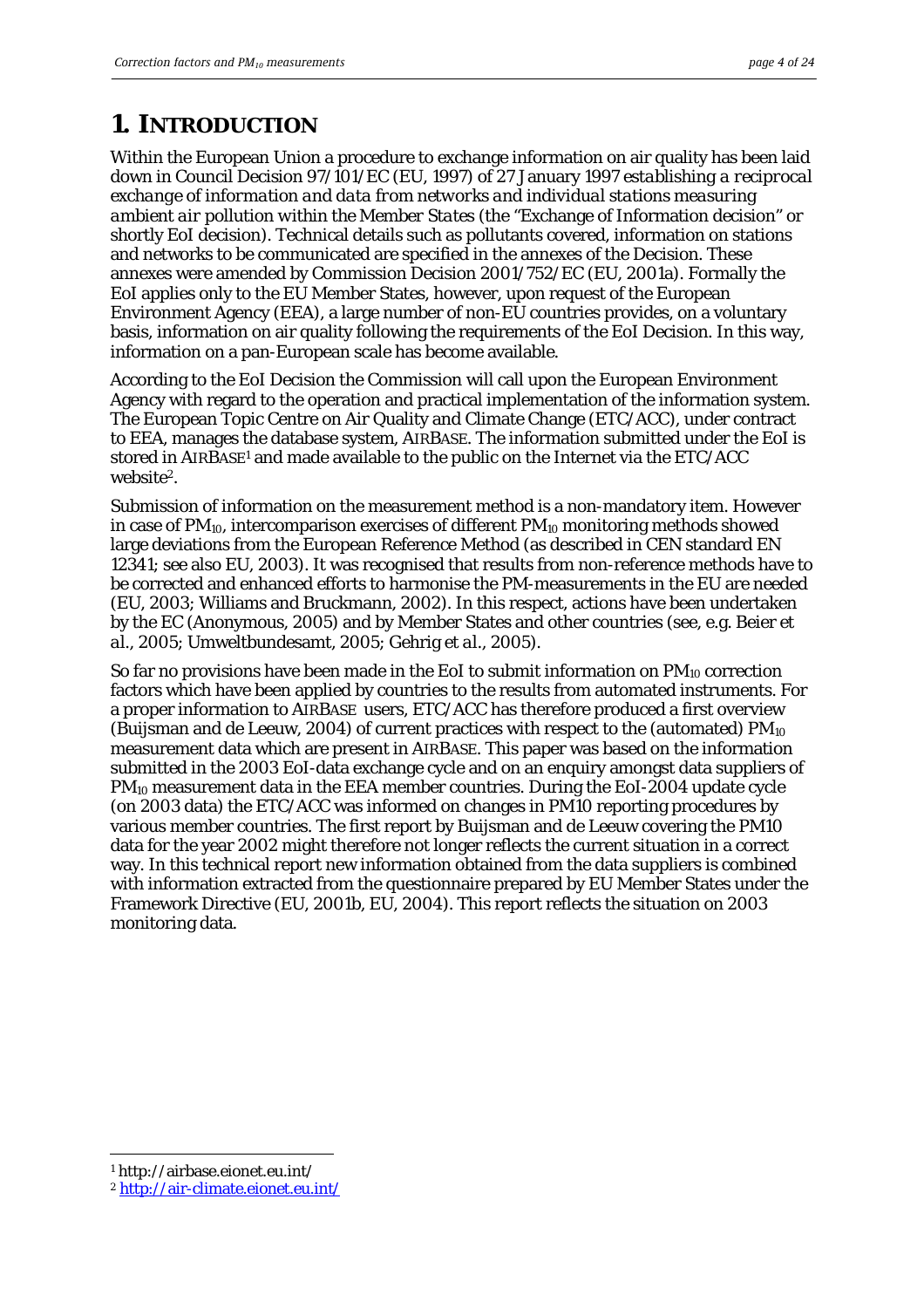## <span id="page-4-0"></span>**2. Methods**

 $\overline{a}$ 

AIRBASE contains a growing number of airborne PM<sub>10</sub> concentration data<sup>3</sup>. These data have been acquired with different sampling methods. Gravimetry, TEOM (Tapered Element Oscillating Microbalance) and ß ray absorption being the methods most widely used [4,](#page-4-2) with gravimetry being the reference method. Although this method could by definition be considered as an absolute method, the method has its problems (see Annex A). Alternatively, methods based on surrogate mass determinations are used, like the oscillating microbalance and the ß ray absorption methods. Data determined with the latter methods are often subject to correction procedures to correct for flaws in the sampling and determination. From a user perspective, the analysis and evaluation of  $PM_{10}$  data requires therefore supplementary information on methods and, eventually, correction procedures. Networks which use surrogate mass based methods, appear to act differently with respect to the use of correction factors. To be able to cope with these complicating circumstances the ETC/ACC is planning to introduce procedures which will allow data users to better understand and manage  $PM_{10}$  air quality data in AIRBASE.

The ETC/ACC intends to introduce the following procedure.

- 1. Prior to placement in AIRBASE  $PM_{10}$  data should been validated by the data suppliers as the EoI requests. Also we assume that data in AIRBASE are identical to the data which are publicly available at the national or local level. It is further assumed that for the stations operational under the Air Quality Framework Directive (FWD; EC, 1996), the EoI-data submitted to AIRBASE is identical to the data used by the Member States to evaluate exceedances of PM10 limit values as required in the FWD-Questionnaire (EU, 2004). The data received from the countries is not modified which means that data are placed in AIRBASE 'as such'. This has been the procedure in the past and so it will be in the future. The quality of the data and a consistent reporting of the data is the prime responsibility of the data suppliers. The ETC/ACC can not and will not on its own initiative change data in AIRBASE.
- 2. Member countries are asked to provide information on methods and correction factors with respect to PM<sub>10</sub> measurement results. Member countries should also provide explicit information whether data that have been delivered to AIRBASE in the past, have been subject to any kind of correction. There is also a possibility that methods and/or correction factors have changed throughout the years. This information is also welcomed.
- 3. The possibility to link  $PM_{10}$  data in AIRBASE directly to information on methods and correction factors is currently under investigation. However, the exact way to implement this in AIRBASE is still under discussion. Another solution will be to provide users who extract PM<sub>10</sub> data from AIRBASE, with an automatically generated information file. This file will contain an overview of methods and correction factors at the network level and, if applicable, also specified in time. However, for the time being, a more simple solution to provide data users with the relevant information in the form of downloadable spreadsheets is chosen.

The implementation of the procedure sketched above depends among others, on the progress made by the European Commission in the revision and streamlining of monitoring and reporting requirements as part of the Thematic Strategy on Air Pollution and industrial emissions.

<span id="page-4-1"></span><sup>&</sup>lt;sup>3</sup> A technical reports describing the contents of AIRBASE is produced annually. The most recent versions, on the 2002 (Buijsman *et al*., 2004) and the 2003 status (Mol and van Hooydonk, 2005, are available from the ETC/ACC web site http://air-climate.eionet.eu.int/reports.

<span id="page-4-2"></span><sup>&</sup>lt;sup>4</sup> For a short description of the various  $\tilde{PM}_{10}$  measurement methods see Annex A.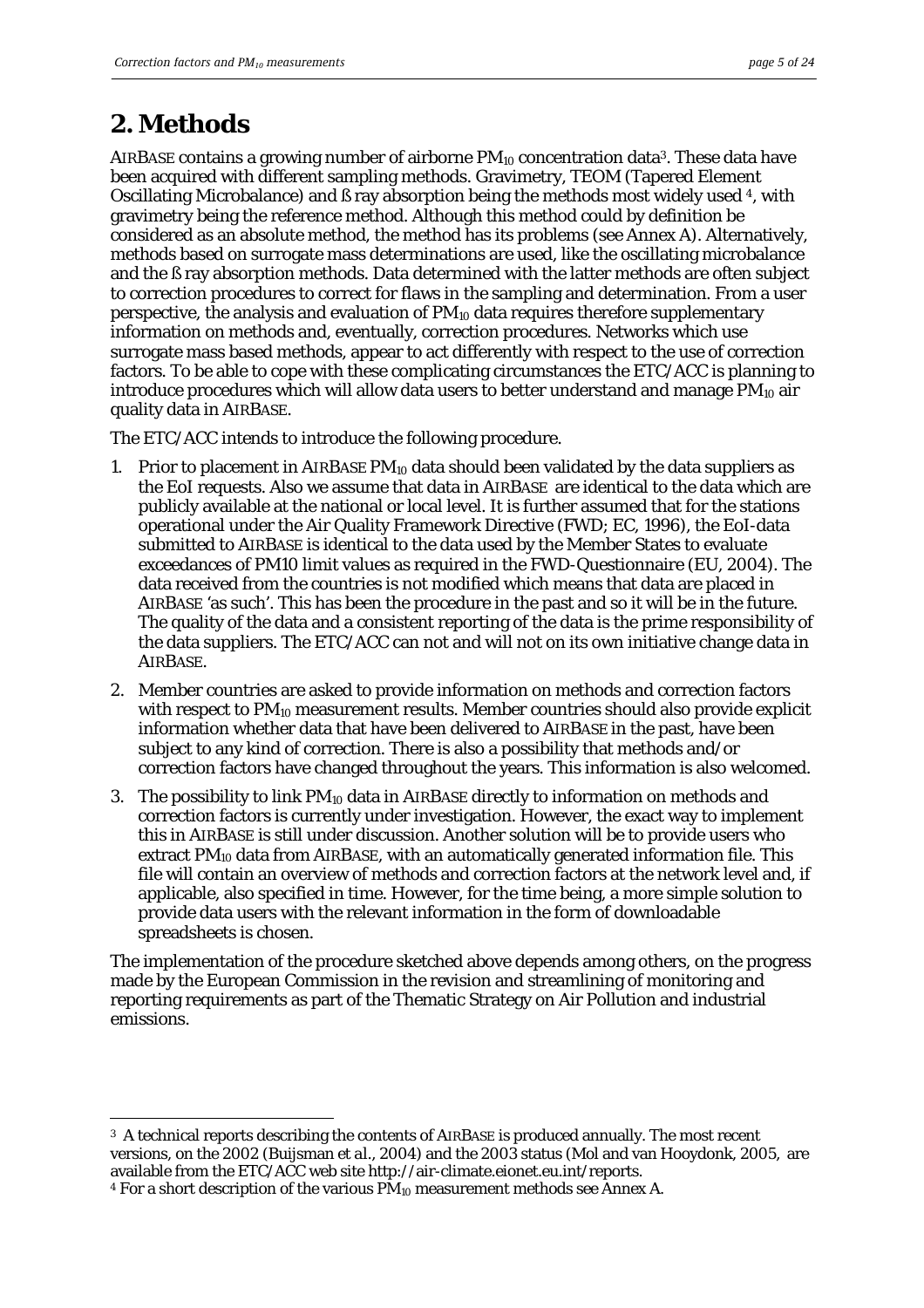$\overline{a}$ 

In preparing this current overview, additional information taken from the questionnaire<sup>5</sup> to report under the Framework Directive (EU, 2001b, 2004) is included. In particular the information for the year 2003 in Form 3 on *"stations and measuring methods used for assessment under 1999/30/EC (annex IX) and 2000/69/EC (Annex VII)"* has been combined with meta information in AIRBASE. Not all reporting countries use the unique EoI station code to identify the monitoring stations. Nevertheless, in a tedious comparison<sup>6</sup> most of the stations used under the first and second daughter directive could be linked to essential meta information stored in AIRBASE. The PM10 measuring method and correction factor taken from Form 3 is compared with available AIRBASE information. Further, the annual mean concentrations reported in Form 11i, *"Exceedance of PM10 limit values plus Margin of Tolerance (stage 1; annual mean)"* is compared with the annual mean concentration stored in AIRBASE.

For the reporting year 2002 a similar action was undertaken on basis on the predecessor of the current questionnaire (EU, 2001b). The 2002 questionnaire has only been submitted by 16 countries (14 old and two new EU-Member States).

Overview tables have been prepared for each reporting countries and have been mailed to the national data suppliers with a request for supplementary information, clarification, correction etc. Finally the collected information is summarized in a spreadsheet where for each station a correction factor is given for each monitoring year, see Annex C for further details. The spreadsheet is available from the AIRBASE web pages.

<span id="page-5-0"></span> $5$  In the remaining of this paper, this questionnaire will be identified as  $Q$ -*FWD* or simply as "*questionnaire".* Reporting on 2003 data was mandatory for the old EU15 Member States and voluntary for the 10 new Member States.

<span id="page-5-1"></span><sup>6</sup> The matching between the stations listed in Q-FWD and in AIRBASE is based on*: i)* a match between the EoI station code and the information in Q-FWD, form 3 under the heading *"EoI station code"; ii*) a match between the local station code from AIRBASE with information in Q-FWD, form 3 under the headings *"EoI station code"* or "*local station code*"; *iii)* for stations in Italy an additional match is searched by comparing the station names in both data bases.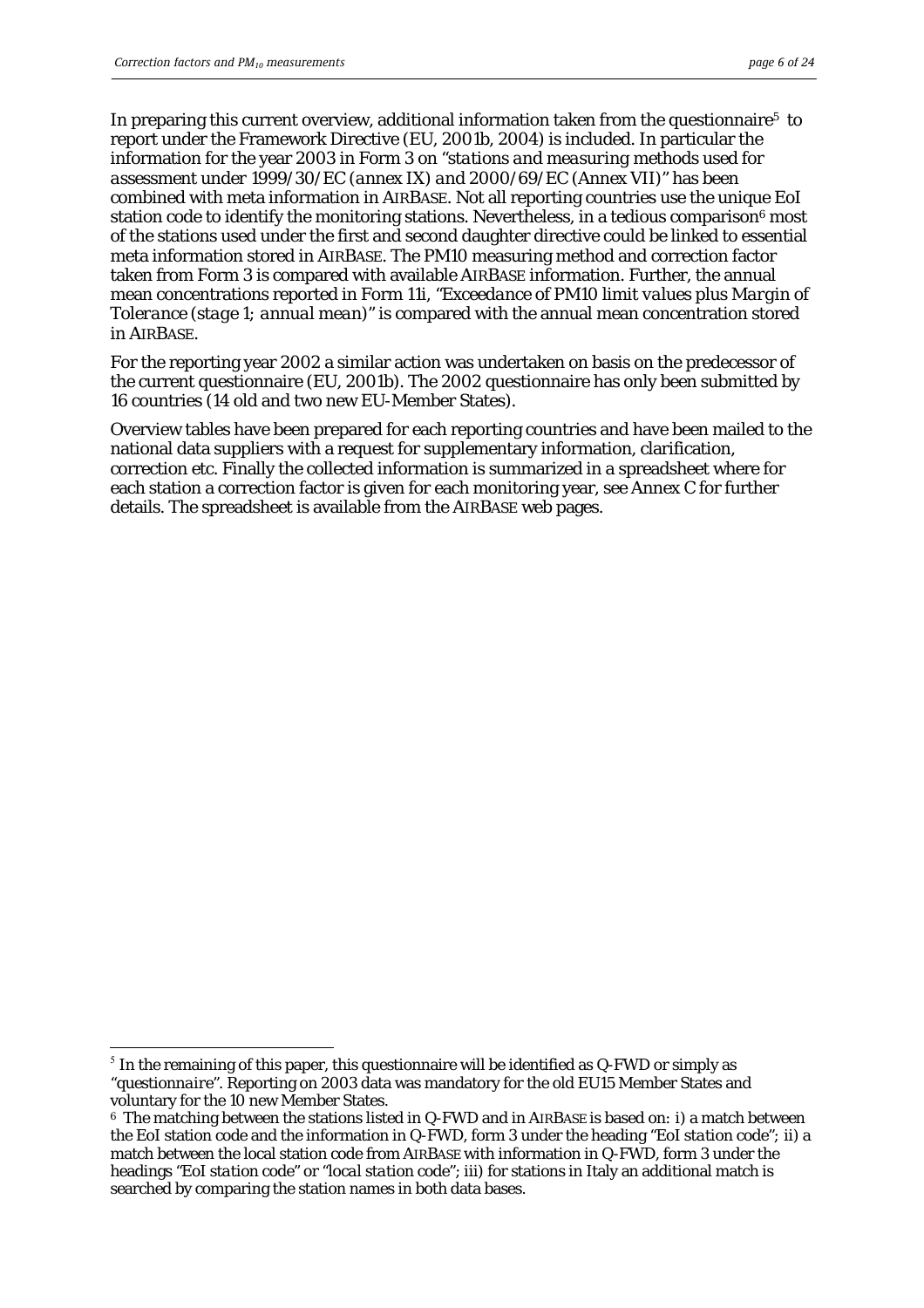# <span id="page-6-0"></span>**3. Results**

With respect to the use of correction factors for  $PM_{10}$  measurement data, countries act in different ways. A discussion on correction factors covers measurements methods based on the oscillating microbalance and ß ray absorption technique. Gravimetry, by definition, has no correction factor.

Reviewing the information, the following situations are identified:

1. **Correction not applicable.** 

Three countries (Denmark, Ireland and Romania) use exclusively the gravimetric method. No correction is needed in this case<sup>7</sup>.

## 2. **No correction factors**.

In 12 countries (Bulgaria, Cyprus, Czech Republic, Finland, France, Hungary, Iceland, Italy, Latvia, Poland, Serbia and Montenegro and Spain) various networks and/or stations report measurement data using non-reference measuring methods to AIRBASE 'as such'. No correction factor or a factor of 1.00 has been defined and subsequently no correction of measurement data has been applied.

3. **One uniform correction factor for one measuring method for a network (or for all networks in a country).** 

This refers to networks in Belgium, Estonia, FYR of Macedonia, Greece, Lithuania, the Netherlands, Norway, Slovak Republic, Slovenia and United Kingdom and to parts of the networks in Finland, Italy, and Spain. Note that in a number of cases a correction factor of 1.00 (which will be in most cases *de facto*  the same as when no correction factor is defined) is given.

### 4. **Space dependent correction factors.**

In practice this means that correction factors are site dependent. This category includes networks that use correction factors in relation to the type of station (urban, rural etc.) It refers to networks in Austria, Germany, Portugal, Spain, and Sweden.

## 5. **Time and space dependent correction factors.**

Switzerland is for the moment the only country that utilises a high-resolution time and space dependent correction factors (Gehrig *et al*., 2005). At some German stations two different factors are applied during 2003. Some countries provide different factor for 2002 and 2003.

## 6. **No correction on AIRBASE data.**

Even in those cases where countries state that a correction factor is applicable, this does not necessarily mean that data in AIRBASE have been subjected to this correction factor (see Annex B). The Norwegian and Slovakian data up to and including 2003 has not been corrected; both countries indicated that the data for the year 2004 and onwards will be corrected. For the majority of networks it is not known whether data is corrected or not. Some networks reported that data in AIRBASE have not been corrected. Comparing the information in Q-FWD and AIRBASE shows for a number of stations differences in annual mean concentrations suggesting that correction has not been applied systematically.

## 7. **No delivery of PM10 data to AIRBASE.**  So far Luxembourg has not submitted any PM10 data under the EoI decision.

<span id="page-6-1"></span> $\overline{a}$  $<sup>7</sup>$  Stating that a gravimetric method is used, does not necessarily mean that one of the reference samplers is used.</sup> Also for gravimetry teher are non-reference samplers. So, gravimetric methods may also be subject to equivalence testing, possibly resulting in a correction factor. Here it is assumed that when no correction factor is defined for a gravimetric method, the method is equivalent to the reference method and no correction factor is applied.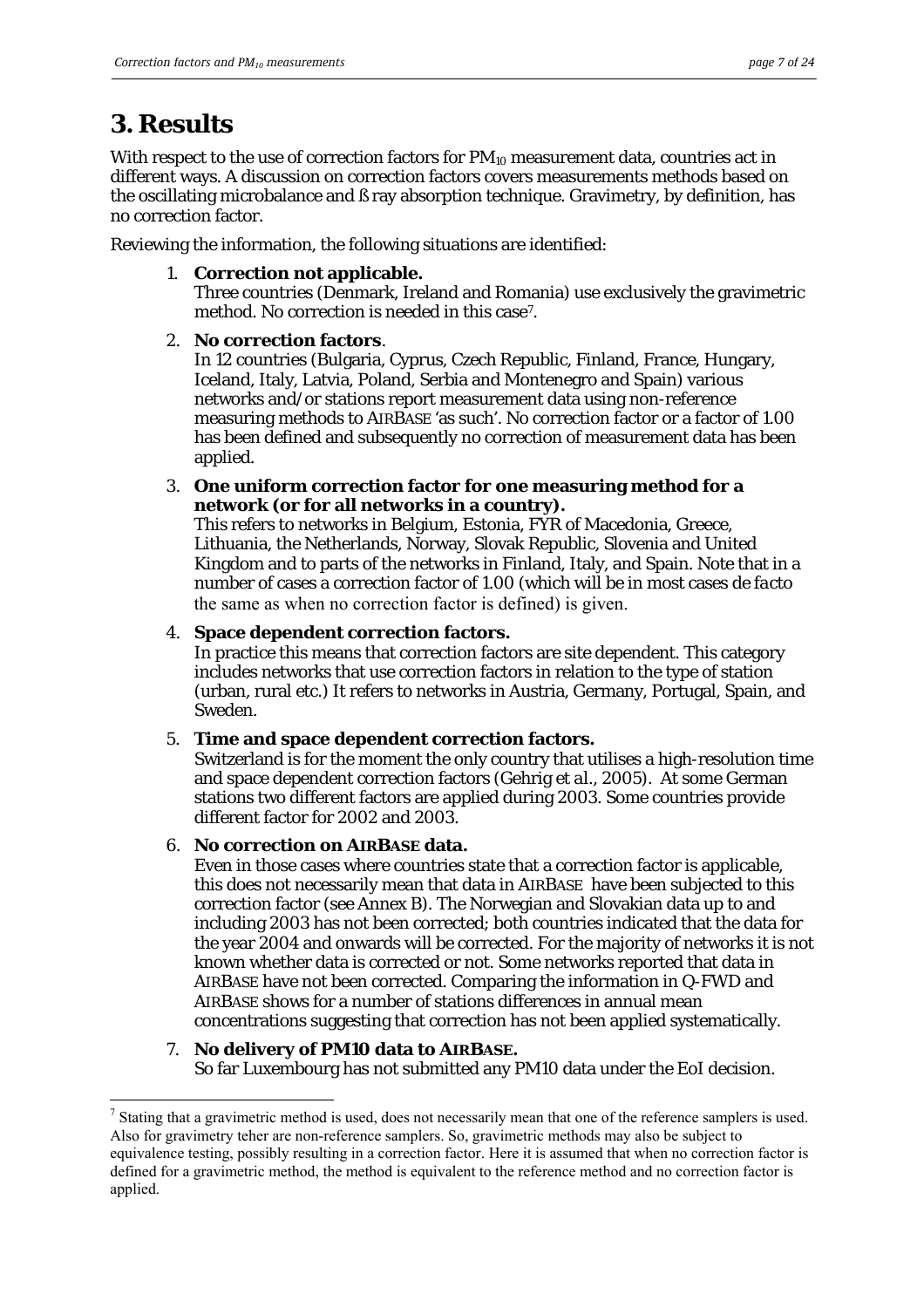$\overline{a}$ 

### A summary of the findings is presented in *Table 1*.

According to the first daughter directive the reference method for the sampling and measurement of  $PM_{10}$  is the method for which the measurement principle is based on the collection on a filter of the  $PM_{10}$  fraction of ambient particulate matter and the gravimetric mass determination. A small number of reference samplers have been specified. However, member states may use any other filter sampler or method, but the member states have to demonstrate that their method gives results equivalent to the reference method. In short, this is called 'equivalence' which is defined as *"an equivalent method to the standard method for the measurement of a specified air pollutant is a method meeting the data quality objectives for continuous or fixed measurements specified in the relevant air quality directive"* (Anonymous, 2005). The report of the *EC Working group on Guidance for the Demonstration of Equivalence* describes the principles and methodologies to be used for the demonstration of equivalence (Anonymous, 2005). The actions that have been taken by member countries to show equivalence, are shown in *Table 1* under the head 'Reference'.

The EoI requires Member States to include all stations used for reporting under the Framework Directive in their data submission. In the initial comparison between the information from the questionnaire for 2002, for 2003 and from AIRBASE yielded the following inconsistencies:

- in most of the EU Member States the majority of the PM10 stations reporting under the Framework Directive report as well to AIRBASE. Some countries, however, have many stations which report under the FWD but not to AIRBASE;
- a few stations reporting PM10 under the FWD are also reporting to AIRBASE but not for PM10 but only for other pollutants. The reversed situation (PM10 data reported to AIRBASE but the station is not used for PM10 compliance checking) is also observed. A limited number of stations report only to AIRBASE. Table 2 summarises the results;
- conflicting information on measuring method in questionnaire and AIRBASE;
- different measuring methods are reported for 2002 and 2003 in the FWD-questionnaires but not to AIRBASE;
- no information on correction factor when methods based on beta-absorption or oscillation microbalance are used;
- different correction factors reported in 2002 and 2003 while reporting the same measurement method<sup>8</sup>;
- large differences between annual mean concentrations reporting under FWD and to AIRBASE.

The national data suppliers have been asked to comment on these findings. In this feedback action data suppliers have also been asked to provide information on correction factors used in the period prior to 2002. After accounting for the comments of the data suppliers a final table with correction factors used in 2003 and - where appropriate – for earlier years for all reporting PM10 stations has been prepared. This table is available from the AIRBASE web site; parts of it are shown in Annex C as example.

<span id="page-7-0"></span><sup>8</sup> formally this may not be an inconsistency. A changed in correction factors is possible when it is underpinned with an equivalence report.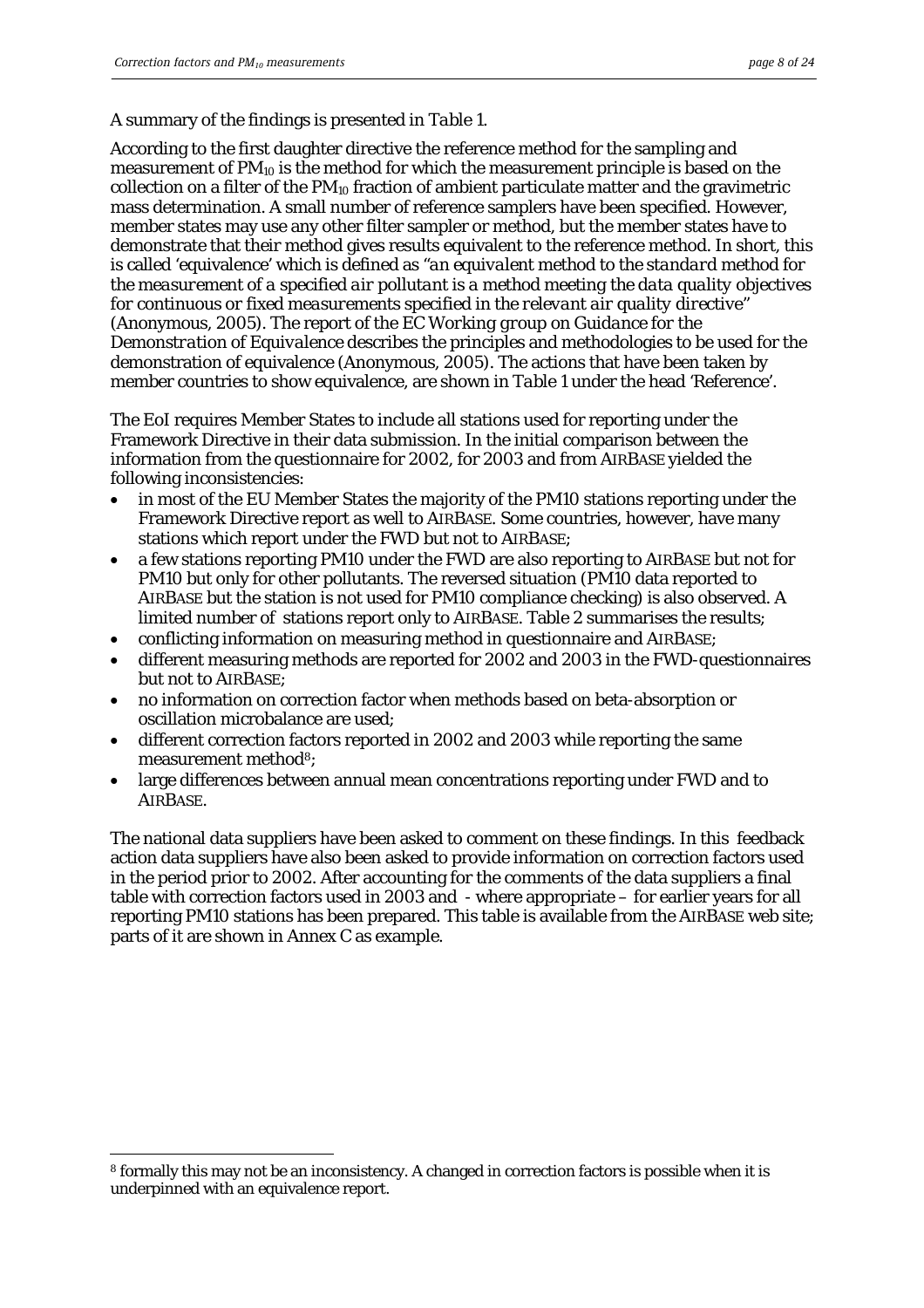| Country                          |                           | <b>Measurement sites with</b> |                                  | Type of                  | Reference <sup>2)</sup>                                                                             |
|----------------------------------|---------------------------|-------------------------------|----------------------------------|--------------------------|-----------------------------------------------------------------------------------------------------|
|                                  | Gravimetry                | Beta-<br>absorption           | Oscillating<br>micro-<br>balance | correction<br>factor $1$ |                                                                                                     |
| Austria                          | ×                         | ×                             | $\pmb{\times}$                   | 2, 4                     | Umweltbundesamt, 2004                                                                               |
| Belgium                          |                           | $\boldsymbol{\mathsf{x}}$     | $\boldsymbol{\mathsf{x}}$        | 1c                       | <b>VMM, 2003</b>                                                                                    |
| Bosnia Herzegovina <sup>3)</sup> | $\blacksquare$            | $\overline{a}$                | $\blacksquare$                   | $\overline{a}$           | ÷.                                                                                                  |
| Bulgaria                         | $\times$                  | $\boldsymbol{\mathsf{x}}$     |                                  | $\Omega$                 | c)                                                                                                  |
| Cyprus                           |                           |                               | $\pmb{\times}$                   | $\overline{0}$           | No reference given                                                                                  |
| Czech Republic                   |                           | $\boldsymbol{\mathsf{x}}$     |                                  | $\Omega$                 | a)                                                                                                  |
| Denmark                          | $\pmb{\times}$            |                               |                                  |                          |                                                                                                     |
| Estonia                          |                           | $\pmb{\times}$                |                                  | 1a                       | b)                                                                                                  |
| Finland                          | $\times$                  | $\boldsymbol{\mathsf{x}}$     | $\times$                         | 0.1 <sub>b</sub>         | Sillanpää et al., 2002                                                                              |
| France                           |                           | $\pmb{\times}$                | $\pmb{\times}$                   | $\Omega$                 | a)                                                                                                  |
| FYR of Macedonia                 |                           | ×                             |                                  | 1a                       | No reference given                                                                                  |
| Germany                          | ×                         | $\pmb{\times}$                | $\pmb{\times}$                   | 2,3,4                    | a)                                                                                                  |
| Greece                           |                           | $\boldsymbol{\mathsf{x}}$     |                                  | 1 <sub>b</sub>           | No reference given                                                                                  |
| Hungary                          |                           | $\times$                      | $\boldsymbol{\mathsf{x}}$        | $\mathbf 0$              | No reference given                                                                                  |
| Iceland                          | $\boldsymbol{\mathsf{x}}$ | $\boldsymbol{\mathsf{x}}$     |                                  | $\overline{0}$           | No reference given                                                                                  |
| Ireland                          | $\boldsymbol{\mathsf{x}}$ |                               |                                  |                          |                                                                                                     |
| Italy                            | $\mathsf{x}$              | $\mathsf{x}$                  | $\boldsymbol{\mathsf{x}}$        | 0, 1b                    | No reference given                                                                                  |
| Latvia                           |                           | ×                             |                                  | 0                        | No reference given                                                                                  |
| Lithuania                        |                           | $\pmb{\times}$                |                                  | 1a                       | No reference given                                                                                  |
| Luxembourg <sup>5)</sup>         |                           |                               | $\boldsymbol{\mathsf{x}}$        | 1a                       | No reference given                                                                                  |
| Netherlands                      |                           | $\pmb{\times}$                |                                  | 1a                       | Van Putten et al., 2002                                                                             |
| Norway                           | $\pmb{\times}$            | $\boldsymbol{\mathsf{x}}$     | $\pmb{\times}$                   | 1c, 5                    | Report in preparation <sup>a)</sup>                                                                 |
| Poland                           | $\times$                  | $\mathsf{x}$                  | $\mathsf{x}$                     | $\overline{0}$           | Currently insufficient<br>experimental data available to<br>derive correction factors <sup>a)</sup> |
| Portugal                         | $\pmb{\times}$            | ×                             |                                  | $\overline{2}$           | Instituto do Ambiente, 2002                                                                         |
| Romania                          | $\times$                  |                               |                                  |                          |                                                                                                     |
| Serbia and<br>Montenegro         |                           | $\mathsf{x}$                  |                                  | $\Omega$                 | No reference given                                                                                  |
| Slovak Republic                  |                           |                               | $\boldsymbol{\mathsf{x}}$        | $1a^{4}$ , 5             | Working Group on PM <sub>10</sub>                                                                   |
| Slovenia                         |                           |                               | $\boldsymbol{\mathsf{x}}$        | $1a^{4}$                 | Research in progress <sup>a)</sup>                                                                  |
| Spain                            | $\times$                  | $\pmb{\times}$                | $\pmb{\times}$                   | 0, 1b, 2, 4, 5           | No reference given                                                                                  |
| Sweden                           | $\times$                  |                               | $\pmb{\times}$                   | 1b,2                     | No reference given                                                                                  |
| Switzerland                      | $\times$                  | $\pmb{\times}$                | $\times$                         | 3                        | Heldstab and Stampfli, 2001;<br>Gehrig et al., 2005                                                 |
| United Kingdom                   | ×                         | $\pmb{\times}$                | $\pmb{\times}$                   | 1c                       | Williams and Bruckmann, 2002                                                                        |

#### *Table 1 PM10 measurements configurations for PM10 air quality data in AIRBASE. Reference year is 2003*

1) In case of the oscillating microbalance and the ß ray absorption method as a measurement method. Explanation of symbols: not applicable.

0: correction factor not defined for one or more stations/networks (de facto this means that a factor 1.00 is used for non referencemthods).

1a: one uniform correction factor for a country wide network

- 1b: one uniform correction factor in a network.
- 1c: one uniform correction factor for each non-reference measuring method in a network
- 2: correction factor site dependent.
- 3: time and space dependent correction factor.
- 4: different factors for 2002 and 2003 at one or more stations.

5: correction factor defined but data deklivered to AIRBASE has not been corrected.

- 2) In case no arguments are given for the choice of the value of correction factors the statement 'No reference given' is given.
- 3) No PM<sub>10</sub> measurements.
- 4) For 2003 data; no correction factor for data prior to 2003.

5) No PM10 data delivered to AIRBASE.

- a) Personal communications, see Buijsman and de Leeuw (2004).
- b) Personal communication Toivo Truuts, September 2005.
- c) Intercomparison study in progress, personal communication, Valeri Serafimov, October 2005.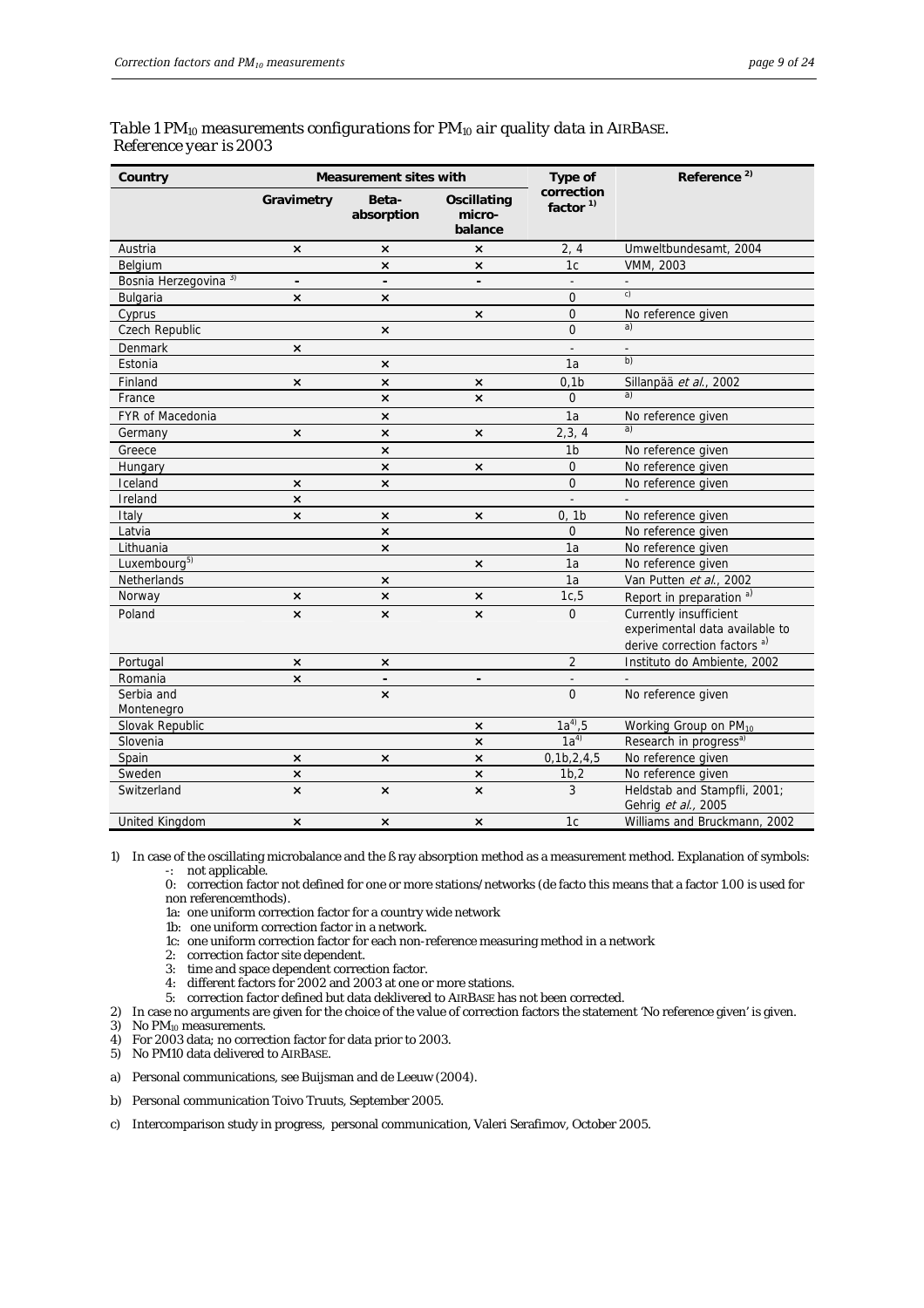|                    | Number of          | Number of          | Total number of | <b>AIRBASE PM10</b> | Number of          |
|--------------------|--------------------|--------------------|-----------------|---------------------|--------------------|
|                    |                    |                    | stations in     |                     |                    |
|                    | stations reporting | stations reporting |                 | stations reporting  | stations reporting |
|                    | in Q-FWD           | both to Q-FWD      | AIRBASE:        | other pollutants to | to AIRBASE but not |
|                    |                    | and AIRBASE        |                 | Q-FWD               | to Q-FWD           |
| Austria            | 95                 | 93                 | 95              | 1                   | 1                  |
| Belgium            | 35                 | 33                 | 33              | $\overline{0}$      | $\mathbf 0$        |
| Bulgaria           |                    |                    | 14              |                     |                    |
| Cyprus             |                    |                    | $\overline{2}$  |                     |                    |
| Czech Republic     | 156                | 65                 | 65              | $\mathbf 0$         | 0                  |
| <b>Denmark</b>     | 11                 | 8                  | 8               | $\Omega$            | 0                  |
| Estonia            | 4                  | 4                  | 4               |                     | 0                  |
| Finland            | 24                 | 22                 | 33              | 2                   | 9                  |
| France             | 344                | 303                | 323             | 10                  | 10                 |
| FYR of Macedonia   |                    |                    | 3               |                     | 3                  |
| Germany            | 377                | 327                | 391             | 17                  | 47                 |
| Greece             | 17                 | 17                 | 17              | $\overline{0}$      | $\mathbf 0$        |
| Hungary            |                    |                    | 8               |                     |                    |
| Iceland            | $\overline{2}$     | $\overline{2}$     | $\overline{2}$  |                     |                    |
| Ireland            | 11                 | $\, 8$             | 10              | $\mathbf{1}$        | $\mathbf{1}$       |
| Italy              | 202                | 90                 | 141             | 13                  | 38                 |
| Latvia             |                    |                    | $\overline{2}$  |                     | $\overline{2}$     |
| Lithuania          | 12                 | 12                 | 12              |                     |                    |
| Luxembourg         | $\overline{2}$     | $\mathbf{0}$       | $\mathbf{0}$    | $\mathbf{0}$        | 0                  |
| <b>Netherlands</b> | 28                 | 19                 | 33              | 14                  | 0                  |
| Norway             | 6                  | 6                  | $\overline{7}$  | $\Omega$            | $\mathbf{1}$       |
| Poland             |                    |                    | 32              |                     |                    |
| Portugal           | 20                 | 20                 | 34              | 8                   | 6                  |
| Romania            |                    |                    | 6               |                     |                    |
| Serbia and         |                    |                    |                 |                     |                    |
| Montenegro         |                    |                    | $\mathbf{1}$    |                     |                    |
| Slovak Republic    | 26                 | 21                 | 26              | $\mathbf 0$         | 5                  |
| Slovania           | 9                  | $\overline{7}$     | $\overline{7}$  | $\Omega$            | 0                  |
| Spain              | 235                | 196                | 217             | 12                  | 9                  |
| Sweden             | 10                 | $\overline{7}$     | 25              | 6                   | 12                 |
| Switzerland        |                    |                    | 22              |                     |                    |
| United Kingdom     | 71                 | 71                 | 72              | $\Omega$            | 1                  |

*Table 2. Number of PM10 stations reported under the FWD Questionnaire and to AIRBASE. Reference year is 2003. Note that for those countries which did not submit the 2003-FWD Questionnaire, only the total number of stations reporting to AIRBASE is given.*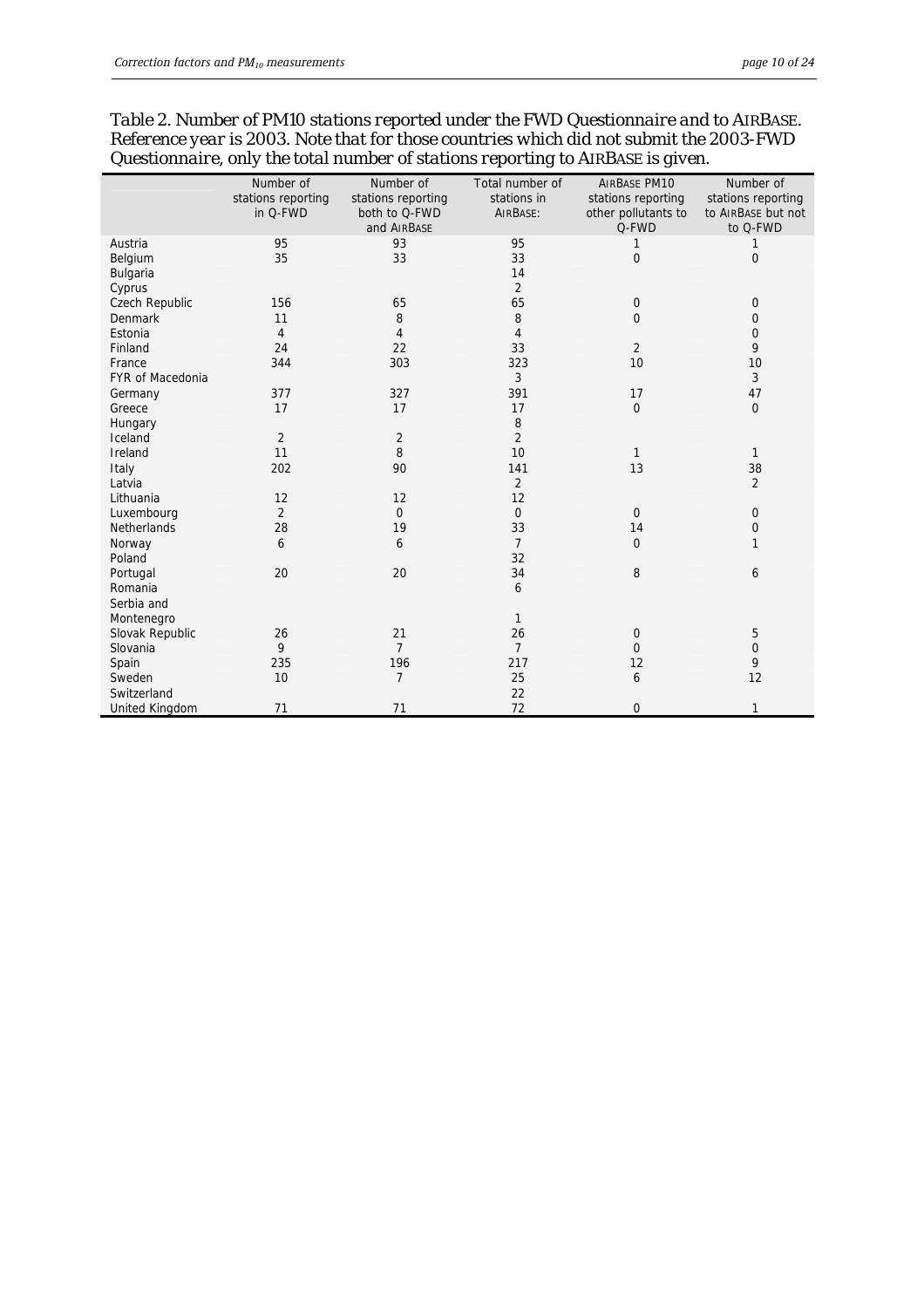## <span id="page-10-0"></span>**4. Discussion and recommendations**

The inquiry on PM10 measurement methods and the use of correction factors produced valuable information. From the results of the inquiry it became clear that countries act very differently with respect to the handling of  $PM_{10}$  measurement data. It is unlikely that these differences are governed by different situations in which the measurements are performed. Thus, for instance, is there a physical explanation that the measurement results can change dramatically just by crossing the border between two countries. Even in cases where the same measurement method is being used? And, why do some countries use different factors for different types of stations while other countries find obviously no support for such a differentiation? Furthermore, it is remarkable that some countries have reported correction factors which deviate form those reported earlier and obtained by comparative experiments (see Williams and Bruckmann, 2002).

As long as no objective information, or even better the results of research, becomes available, comparing PM10 measurement results from different countries or networks may lead to incorrect results.

Future improvements include:

- 1. In those cases countries or networks use correction factors, data that are submitted to AIRBASE should be corrected. In a few cases AIRBASE data have not been corrected, although countries or networks use a correction factor. It is advised to resubmit corrected data.
- 2.  $PM_{10}$  measurements methods and, if applicable, correction factors should be made part of the essential meta information and as such be delivered under de Exchange of Information.
- 3. For PM10 data prior to 2002 in many cases no information on correction factor is avialble (see Annex C). It is recommended that Member States check, correct and complete – where needed – the information in Annex C
- 4. Attention should be paid to the handling of  $PM_{2.5}$  data in relation to correction factors.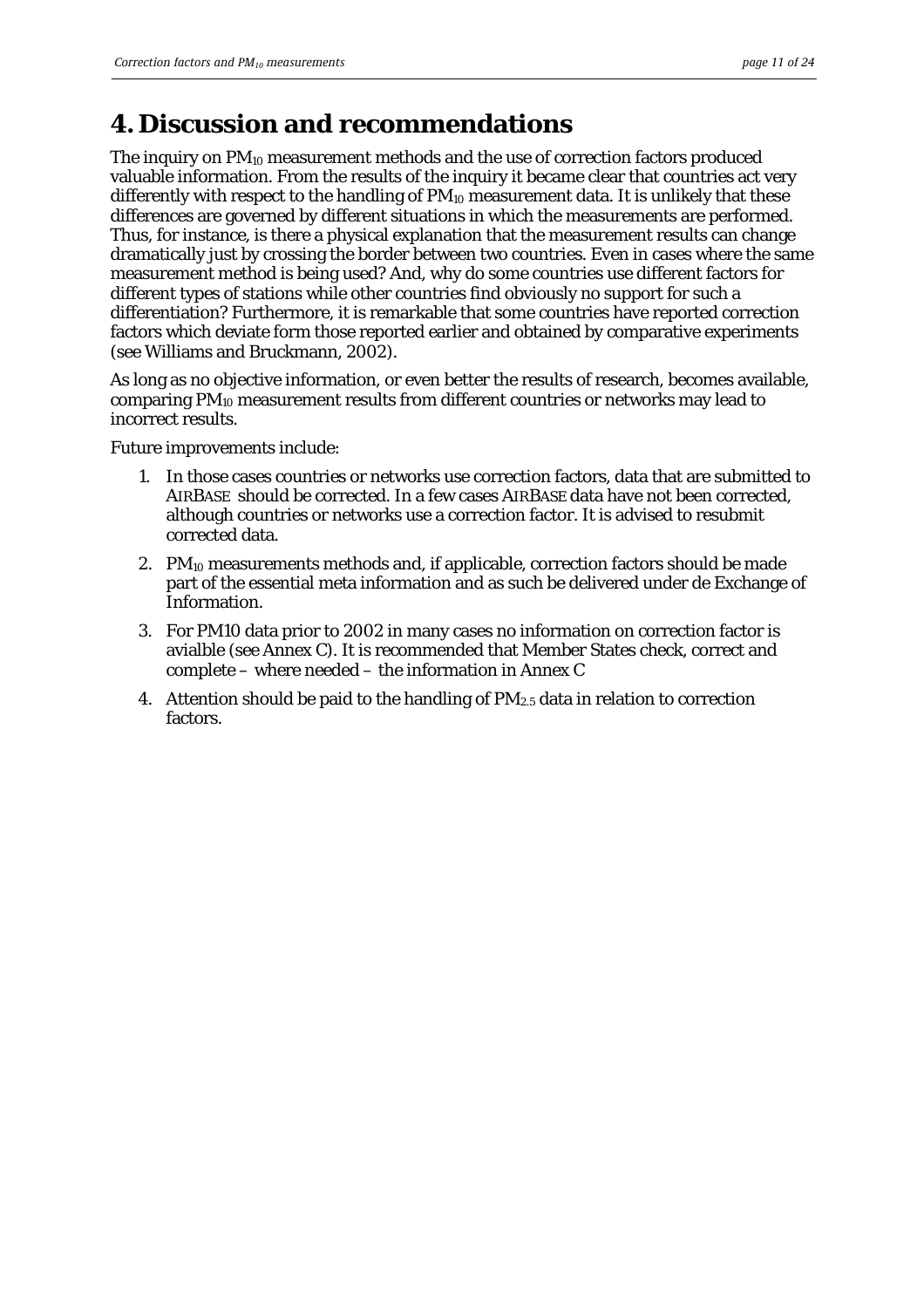## <span id="page-11-0"></span>**References**

Anonymous (2005) Demonstration of Equivalence of ambient air monitoring methods. Report by an EC Working group on guidance for the demonstration of equivalence. Available from:

[http://europa.eu.int/comm/environment/air/pdf/equivalence\\_report2.pdf](http://europa.eu.int/comm/environment/air/pdf/equivalence_report2.pdf)

- Beier R., Bunzel F., Klasmeier E., Laskus G., Löschau G., Lohberger M., Lumpp R., Palme F., Pfeffer U., Travnicek W. 2005 PM10 Vergleichsmessungen der deutschen Bundesländer. Materialien, Band 66, Landesumweltamt Nordrhein-Westfalen, Essen.
- Buijsman E., van Hooydonk P.R., Mol W., Cernovsky L., de Leeuw F.A.A.M. 2004. European Exchange of air quality monitoring meta information in 2002. ETC/ACC Technical paper 2004/1. ETC/ACC, Bilthoven, the Netherlands.
- Buijsman E. and de Leeuw F.A.A.M. 2004. Correction factors and PM10 measurements in AIRBASE, ETC/ACC technical paper. Available from: [http://air](http://air-climate.eionet.eu.int/docs/meetings/041122_9th_EIONET_AQ_WS/05d_PM10_corr_factors_in_AirBase_Nov2004-TempDraft.pdf)[climate.eionet.eu.int/docs/meetings/041122\\_9th\\_EIONET\\_AQ\\_WS/05d\\_PM10\\_cor](http://air-climate.eionet.eu.int/docs/meetings/041122_9th_EIONET_AQ_WS/05d_PM10_corr_factors_in_AirBase_Nov2004-TempDraft.pdf) [r\\_factors\\_in\\_AirBase\\_Nov2004-TempDraft.pdf](http://air-climate.eionet.eu.int/docs/meetings/041122_9th_EIONET_AQ_WS/05d_PM10_corr_factors_in_AirBase_Nov2004-TempDraft.pdf).
- EC (1996) Council Directive 96/62/EC of 27 September 1996 on ambient air quality assessment and management. Official Journal L 296, 21/11/1996, pp 55-63.
- EU. 1997. Council Decision of 27 January 1997 establishing a reciprocal exchange of information and data from networks and individual stations measuring ambient air pollution within the Member States (97/101/EC). Official Journal L 035, 05/02/1997, pp. 14-22.
- EU. 2001a. Commission Decision of 17 October 2001 amending the Annexes to Council Decision 97/101/EC establishing a reciprocal exchange of information and data from networks and individual stations measuring ambient air pollution within the Member States (2001/752/EC). Official Journal L 282, 26/10/2001, pp. 69–76.
- EU.2001b. Decision 2001/839/EC laying down a questionnaire to be used for annual reporting on ambient air quality assessment under Council Directives 96/62/EC and 1999/30/EC . Official Journal L 319, 04/12/2001, pp 45-64.
- EU. 2002. Commission Decision of 12 February 2002 relating to ozone in ambient air (2002/3/EC). Official Journal L 67, 09/03/2002, pp 14-30.
- EU. 2003. Second position paper on particulate matter, draft for discussion. CAFE working group on particulate matter, 20 August 2003.
- EU. 2004. Decision 2004/461/EC laying down a questionnaire to be used for annual reporting on ambient air quality assessment under Council Directives 96/62/EC and 1999/30/EC and under Directives 2000/69/EC and 2002/3/EC of the European Parliament and of the Council. Official Journal L 319, 30/04/2004, pp 78-125.
- Gehrig, R., Hueglin, C., Schwarzenbach, B., Seitz, T. and Buchmann, B. (2005). A new method to link PM10 concentrations from automatic monitors to the manual gravimetric reference method according to EN12341. Atmos. Environ. 39(12): 2213- 2223.
- Heldstab J, Stampfli M. 2001. PM10-correction models for Teom and Betameter measurements. Swiss Agency for the Environment, Forests and Landscape (SAEFL).
- Instituto do Ambiente. 2002. Demonstração da equivalência entre o Método gravimétrico de referência de partículas PM10 e o método automático por radiação β.
- Mol WJA and Van Hooydonk PR. 2005. European exchange of air quality monitoring meta information in 2003. ETC/ACC Technical paper 2005/2. ETC/ACC, Bilthoven, the Netherlands.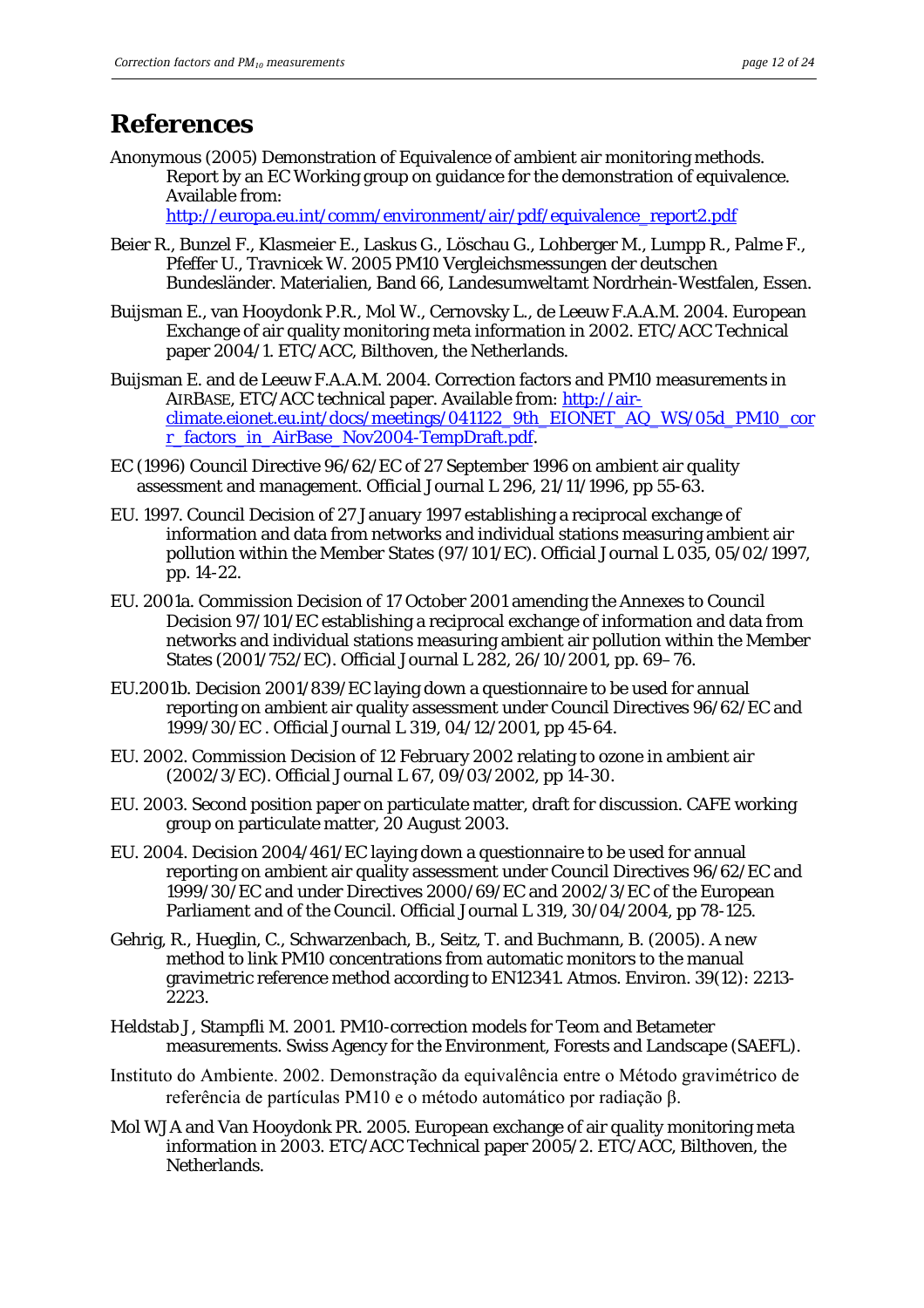- Putten EM van, Bloemen HJTh, Meulen A van der. 2002. Betrouwbaarheid van PM<sub>10</sub>metingen in Nederland: een samenvattend overzicht (Reliability of  $PM_{10}$ ) measurements in the Netherlands: a summary). Report no 650010026, National Institute for Public Health and the Environment, Bilthoven, The Netherlands.
- Sillanpää M, Saarikoski S, Koskental T, Hillmo R, Kerminen V-M. 2002. Report 2002. Finnish Meteorological Institute & Helsinki Metropolitan Area Council.
- Umweltbundesamt. 2004. Jahresbericht der Luftgütemessungen in Österreich, 2003. UBA, Wien; see also: www.umwelbundesamt.at
- Umweltbundesamt. 2005. Schwebestaub in Österreich. Bericht BE-277, UBA, Wien.
- VMM. 2003. Vergelijkende PM10-metingen. Vlaamse Milieumaatschappij, Afdeling Meetnetten en Onderzoek, Antwerpen, Belgium.
- Williams M, Bruckmann P. 2002. A report on guidance to member states on PM<sub>10</sub> monitoring and intercomparisons with the reference method. EC Working Group on Particulate Matter.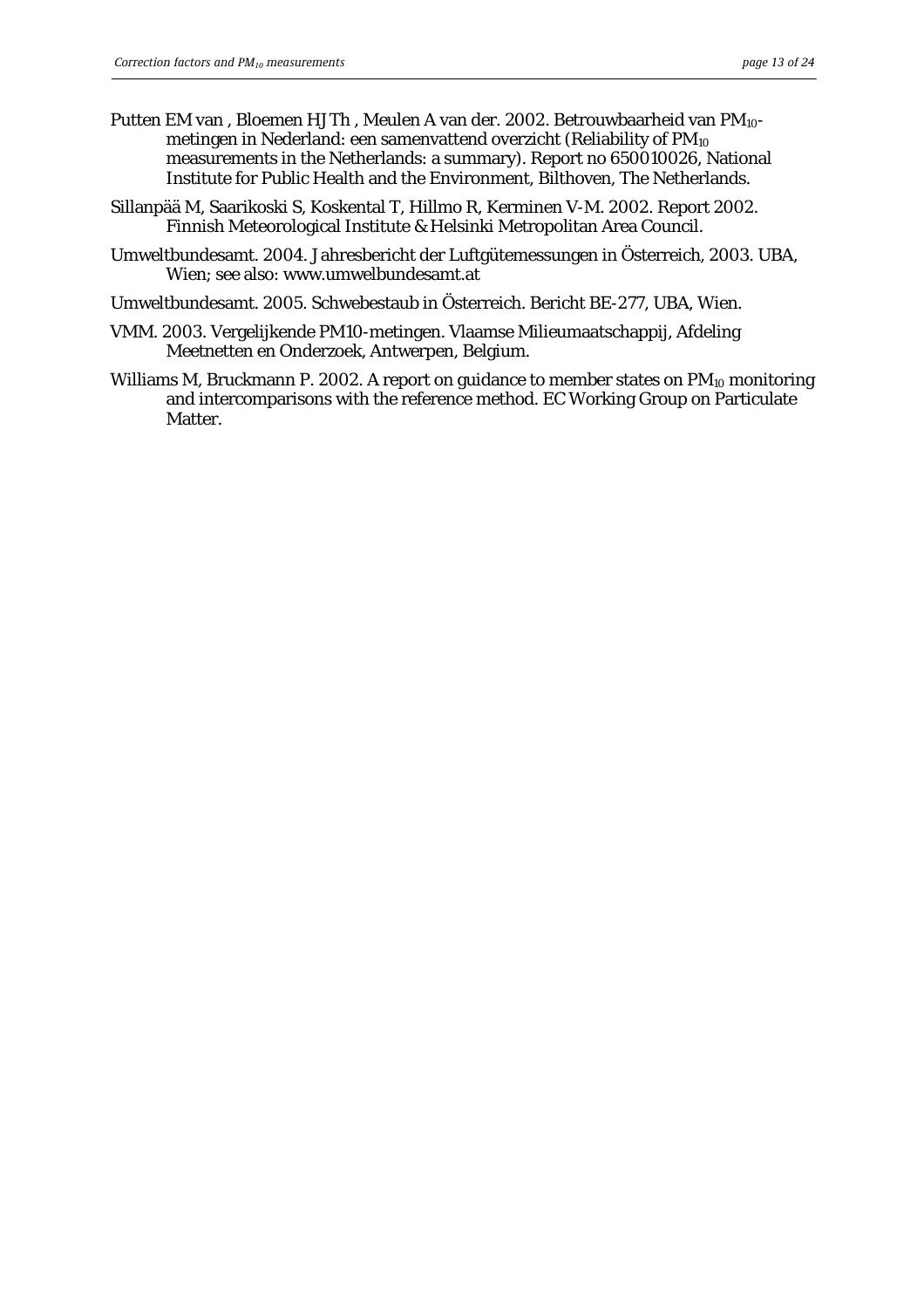# <span id="page-13-0"></span>**Annex A. PM10 measurement methods**

This annex provides a brief introduction to the most common PM10 measurement methods. This information has been taken form the NARSTO Measurement Methods Compendium Particulate Matter Methods website.

See: http://narsto.ornl.gov/Compendium/methods/pm.shtml.

### **1. Gravimetric methods with exchangeable filters**

An air pump draws ambient air at a constant flow rate into a specially shaped inlet where particulate matter is separated into size fractions. Particulate matter is then collected on a filter. Each filter is weighed before and after use, to determine the net mass gain due to collected matter. Weighing is done in a temperature and humidity controlled environment. The total volume of air filtered is known from the constant air flow, and the difference in filter weights is used to calculate the particulate matter concentration in micrograms per cubic meter ( $\mu$ g/m<sup>3</sup>) of air.

Samplers must operate over a -30° to +45°C temperature range. Known interferences:

- Particulate matter may be lost during filter handling and weighing procedures, especially if filter is exposed to warming.
- Gaseous species may contaminate filters.
- Humidity and absorbed water may be difficult to control both during operations and when handling filters.
- Removing filters and transporting to a lab for analysis may affect results.
- Meteorological conditions may affect flow rate.

### **2. Beta Attenuator methods (beta-absorption)**

Beta particles*, i.e.* electrons with energies in the 0.01 to 0.1 MeV range, are attenuated according to an approximate exponential function when they pass through particulate deposits on a filter tape. Automated samplers (analyzers) use a continuous filter tape, first measuring the attenuation by the unexposed tape, and then measuring the attenuation after the tape has passed through the ambient air flow. The attenuation measurement converts to a measure of the mass on the filter, so that the filters do not require later laboratory analysis for the mass variable.

Samplers must operate over a -30° to +45°C temperature range. Some devices are offered with temperature protection features, which are optional. In newer instruments less or no heating is required and therewith reducing the losses of volatile mass components.

Known interferences:

- Particulate matter may be lost due to filter tape advance and vibration, especially if filter is exposed to warming.
- Gaseous species may contaminate filters.
- Humidity and absorbed water may be difficult to control during operations.
- Meteorological conditions may affect flow rate.
- Although on-site real-time mass measurement offers significant improvements over the filter removal and laboratory analysis process, the beta emission and detection process present additional on-site maintenance requirements.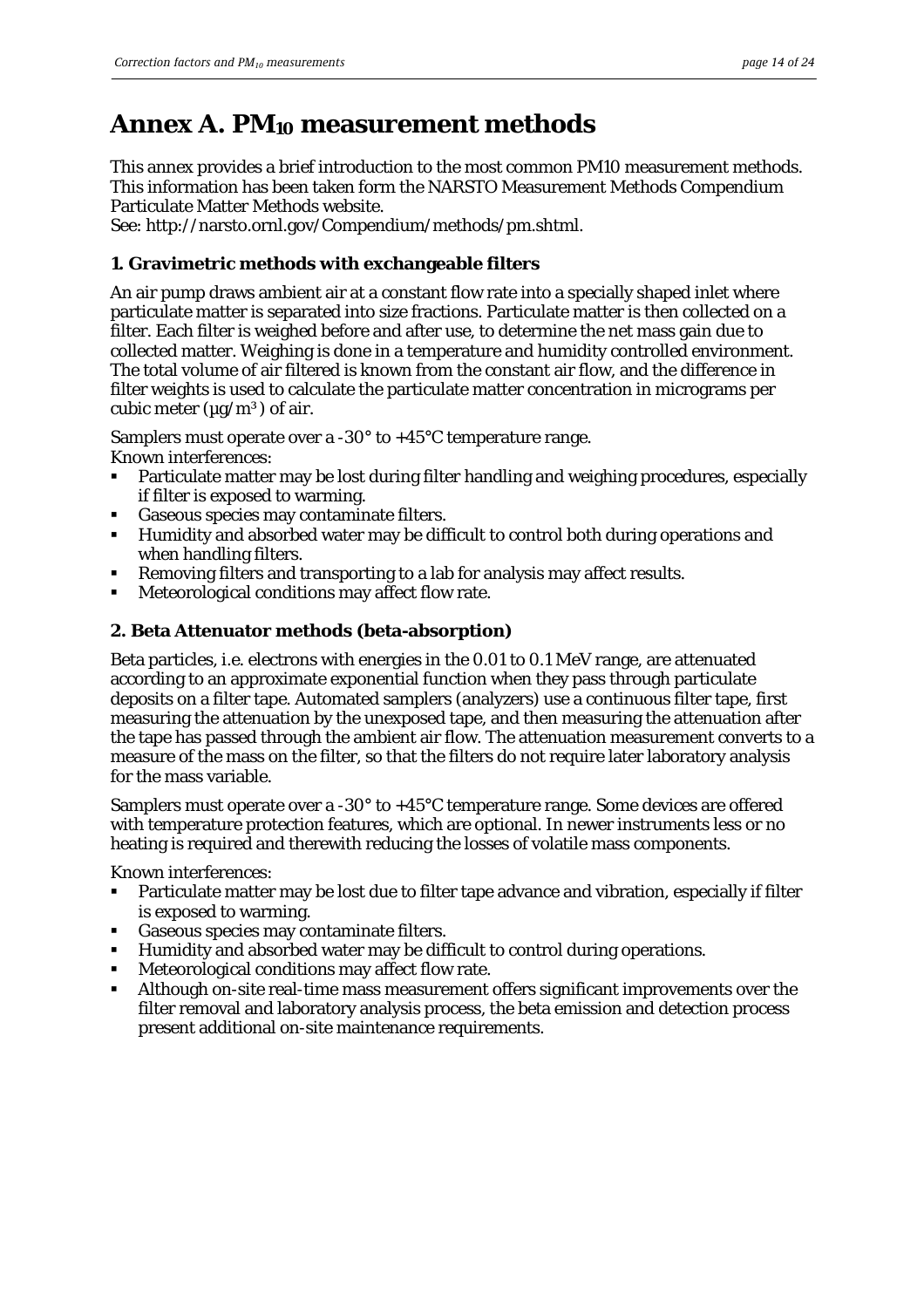### **3. Tapered Element Oscillating Microbalance methods (TEOM)**

Air is drawn through a tapered glass element with a filter attached. The element oscillates according to a characteristic frequency, that decreases as mass accumulates on the attached filter. Measurement of the change in frequency converts to measurement of the accumulated mass.

Samplers must operate over a -30° to +45°C temperature range. Some devices are offered with temperature protection features, which are optional.

Known interferences:

- Particulate matter may be lost due to vibration, especially if exposed to warming.
- Gaseous species may contaminate filters.
- Humidity and absorbed water may be difficult to control during operations.
- Meteorological conditions may affect flow rate.
- Although on-site real-time mass measurement offers significant improvements over the filter removal and laboratory analysis process, the TEOM equipment presents additional maintenance requirements.

**Instrument improvements resulted in the development of a Filter Dynamics Measurement System (FDMS).** The system computes the ambient PM mass concentration using a self-referencing TEOM mass sensor that measures the true mass of particles on a filter while also accounting for the volatility of the collected particles. Intercomparison studies under sampling conditions in which the gravimetric filter method is not subject to volatilization losses, the manual and FDMS methods show excellent agreement.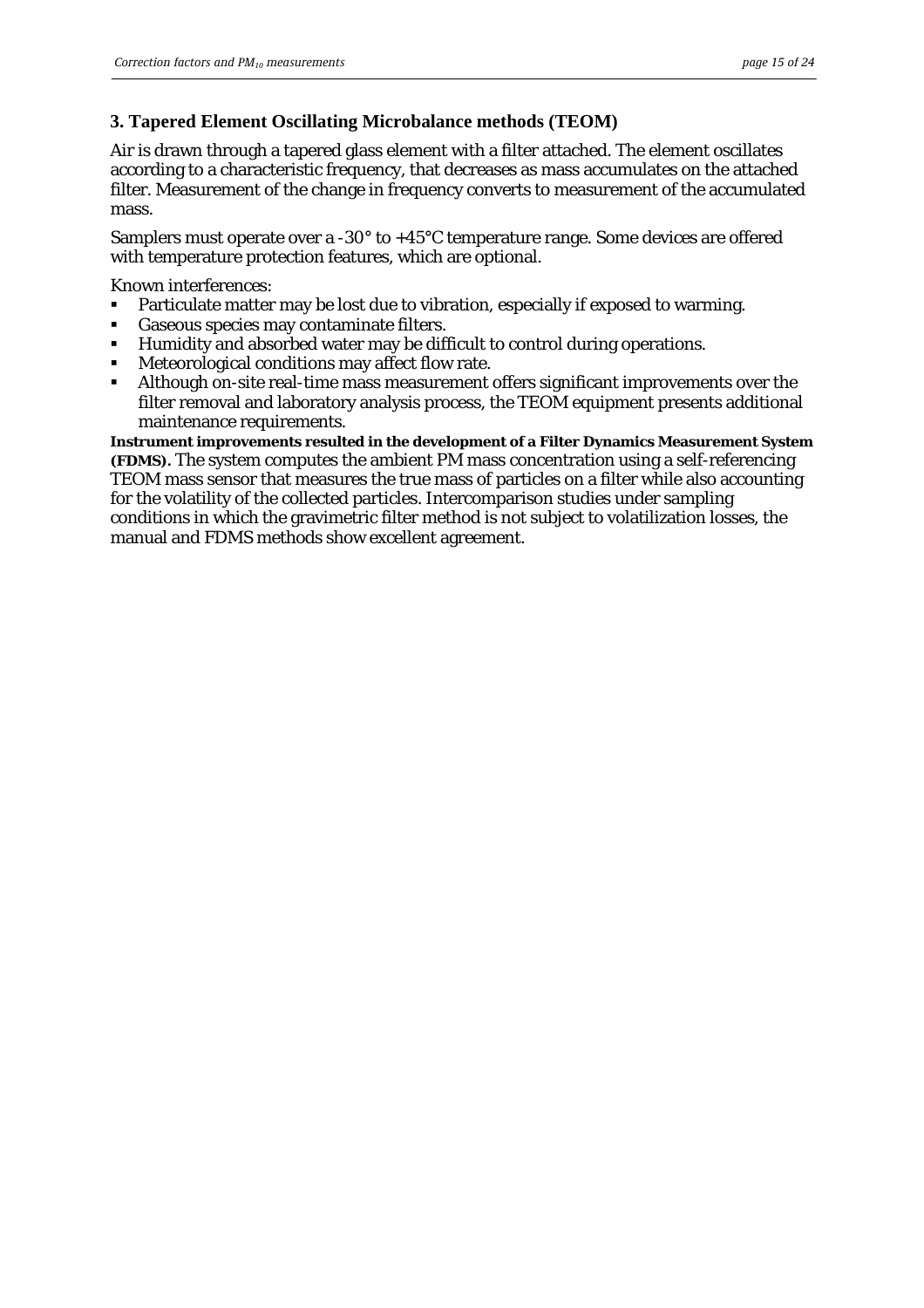#### <span id="page-15-0"></span>**Annex B Overview of correction factors**

#### *Reference year is 2003.*

| <b>Technique</b>                  | <b>Network</b> | Network name                                                 | 2002         | 2002           | 2003        | 2003           |
|-----------------------------------|----------------|--------------------------------------------------------------|--------------|----------------|-------------|----------------|
|                                   | code           |                                                              | Factor       | <b>AIRBASE</b> | Factor      | <b>AIRBASE</b> |
|                                   |                |                                                              |              | data           |             | data           |
| Austria                           |                |                                                              |              | corrected      |             | corrected      |
| beta-absorption                   | AT001A         | Austria [site dependent factors]                             | $1.18 - 1.3$ | <b>YES</b>     | $1. - 1.3$  | <b>YES</b>     |
| oscillating microbalance          | AT001A         | Austria [site dependent factors]                             | $1.16 - 1.3$ | <b>YES</b>     | $1.1 - 1.3$ | <b>YES</b>     |
| gravimetry                        | AT001A         | Austria                                                      | <b>NA</b>    | $\blacksquare$ | <b>NA</b>   |                |
| <b>Belgium</b>                    |                |                                                              |              |                |             |                |
| beta-absorption                   | BE002A         | Interregional cell for the environment (celine-              | 1.37         | <b>YES</b>     | 1.37        | <b>YES</b>     |
|                                   |                | ircel)                                                       |              |                |             |                |
| oscillating microbalance          | BE002A         | Interregional cell for the environment (celine-<br>ircel)    | 1.47         | <b>YES</b>     | 1.47        | <b>YES</b>     |
| beta-absorption                   | BE004A         | meetnet van de stations in het vlaams gewest                 | 1.37         | <b>YES</b>     | 1.37        | <b>YES</b>     |
| oscillating microbalance          | BE004A         | meetnet van de stations in het vlaams gewest                 | 1.47         | <b>YES</b>     | 1.47        | <b>YES</b>     |
| Bosnia Herzegovina                |                |                                                              |              |                |             |                |
|                                   |                | No $PM_{10}$ measurements                                    |              |                |             |                |
| <b>Bulgaria</b>                   |                |                                                              |              |                |             |                |
| beta-absorption                   | <b>BG001A</b>  | National Air Quality Monitoring Network                      | 1.00         | ΝA             | 1.00        | ΝA             |
| gravimetry                        | <b>BG001A</b>  | National Air Quality Monitoring Network                      | <b>NA</b>    |                | ΝA          |                |
| Cyprus                            |                |                                                              |              |                |             |                |
| oscillating microbalance          | CY001A         | National Network for Ambient Air Quality                     |              | ND             | 1.00        | ΝA             |
| <b>Czech Republic</b>             |                | Monitoring in Cyprus                                         |              |                |             |                |
| beta-absorption                   | CZ001A         | National automated monitoring network -                      | 1.00         | <b>NA</b>      | 1.00        | <b>NA</b>      |
| oscillating microbalance          | CZ001A         | selected stations<br>National automated monitoring network - | 1.00         | ΝA             |             | ND             |
|                                   |                | selected stations                                            |              |                |             |                |
| <b>Denmark</b>                    |                |                                                              |              |                |             |                |
| gravimetry                        | DK004A         | Danish Air Quality Programme                                 | ΝA           | $\blacksquare$ | ΝA          |                |
| Estonia                           |                |                                                              | 1.15         | <b>YES</b>     |             | <b>YES</b>     |
| beta-absorption<br><b>Finland</b> | EE006A         | Estonian Air Quality Monitoring Network                      |              |                | 1.15        |                |
| oscillating microbalance          | F1003A         | Tampere                                                      | 1.00         | ΝA             | 1.00        | ΝA             |
| oscillating microbalance          | <b>FI004A</b>  | Helsinki metropolitan area                                   | 1.00         | ΝA             | 1.00        | ΝA             |
| beta-absorption                   | F1004A         | Helsinki metropolitan area                                   | 1.00         | ΝA             | 1.00        | ΝA             |
| beta-absorption                   | <b>FI013A</b>  | Turku district                                               | 1.00         | ΝA             | 1.00        | ΝA             |
| oscillating microbalance          | <b>FI006A</b>  | Oulu                                                         | 1.00         | ΝA             | 1.00        | ΝA             |
| oscillating microbalance          | <b>FI010A</b>  | Valkeakoski                                                  | 1.00         | ΝA             | 1.00        | ΝA             |
| oscillating microbalance          | <b>FI011A</b>  | Jyväskylä                                                    | 1.00         | <b>NA</b>      | 1.00        | ΝA             |
| oscillating microbalance          | F1012A         | Lahti                                                        | 1.00         | ΝA             | 1.00        | ΝA             |
| oscillating microbalance          | F1013A         | Turku district                                               | 1.00         | ΝA             | 1.00        | ΝA             |
| oscillating microbalance          | <b>FI016A</b>  | Kuopio-Siilinjärvi                                           | 1.00         | ΝA             | 1.00        | ΝA             |
| oscillating microbalance          | <b>FI017A</b>  | Mikkeli                                                      |              | ND             | 1.00        | ΝA             |
| beta-absorption                   | <b>FI018A</b>  | Pori                                                         | 1.00         | ΝA             |             | <b>ND</b>      |
| beta-absorption                   | F1020A         | Imatra, Joutseno, Lappeenranta                               | 1.00         | ΝA             | 1.00        | ΝA             |
| oscillating microbalance          | F1021A         | Lohja                                                        | 1.00         | ΝA             | 1.00        | ΝA             |
| beta-absorption                   | F1022A         | Kokkola                                                      | 1.00         | ΝA             | 1.00        | ΝA             |
| oscillating microbalance          | F1024A         | Northern Kymi Valley                                         | 1.00         | ΝA             | 1.00        | ΝA             |
| oscillating microbalance          | F1025A         | Kajaani                                                      | 1.00         | ΝA             | 1.00        | ΝA             |
| oscillating microbalance          | F1028A         | Vaasa                                                        | 1.00         | ΝA             | 1.00        | ΝA             |
| oscillating microbalance          | F1029A         | Jakobstad, Larsmo                                            | 1.00         | ΝA             | 1.00        | ΝA             |
| beta-absorption                   | F1032A         | Joensuu                                                      |              | ND             | 1.00        | ΝA             |
| France                            |                |                                                              |              |                |             |                |
| beta-absorption (3)               | <b>FR001A</b>  | Association-AERFOM                                           | 1.00         | ΝA             | 1.00        | ΝA             |
| oscillating microbalance          | <b>FR002A</b>  | Association-AIRFOBEP                                         | 1.00         | ΝA             | 1.00        | <b>NA</b>      |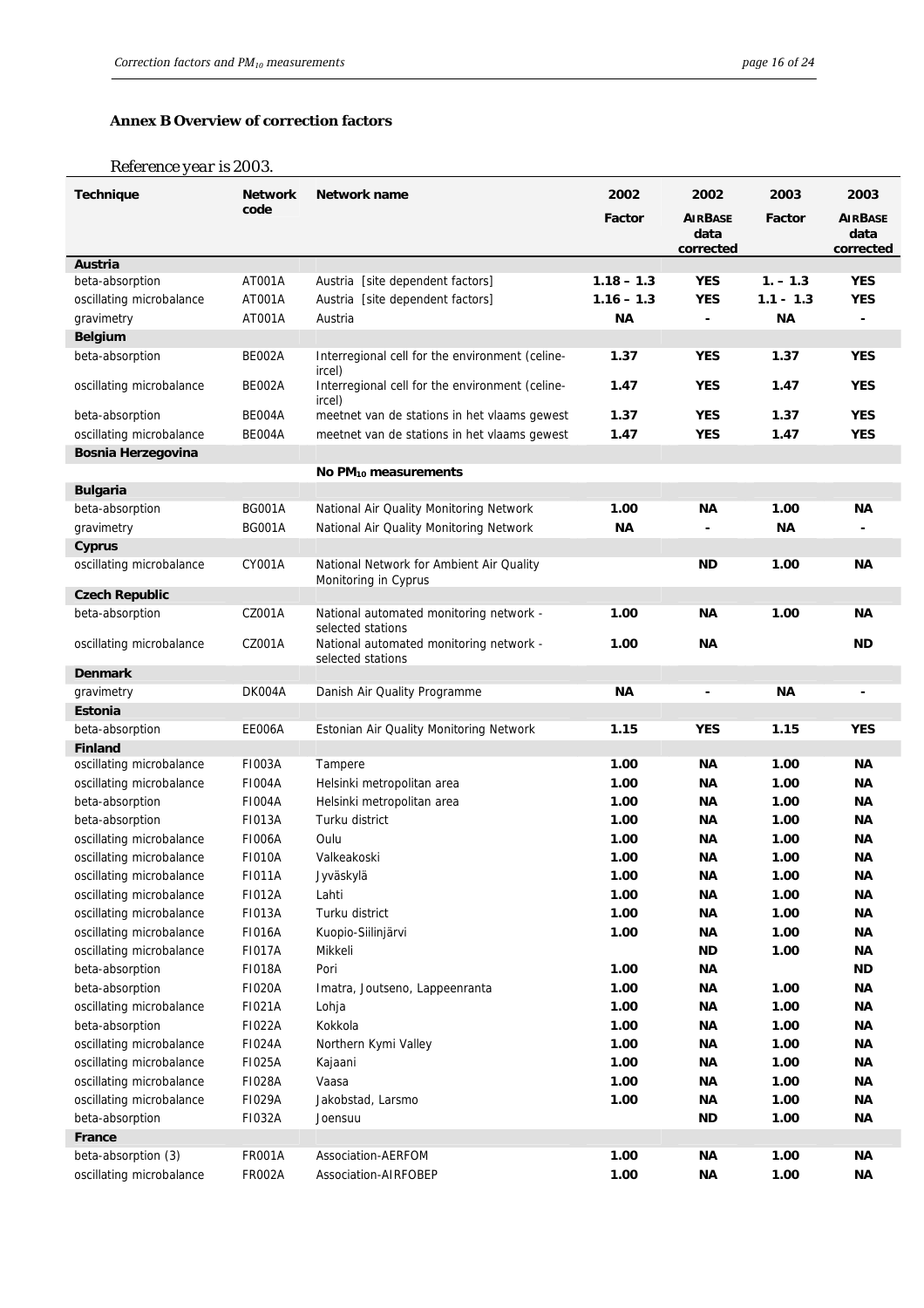| <b>Technique</b>             | <b>Network</b> | Network name                                          | 2002   | 2002                   | 2003      | 2003                   |
|------------------------------|----------------|-------------------------------------------------------|--------|------------------------|-----------|------------------------|
|                              | code           |                                                       | Factor | <b>AIRBASE</b><br>data | Factor    | <b>AIRBASE</b><br>data |
|                              |                |                                                       |        | corrected              |           | corrected              |
| oscillating microbalance     | <b>FR003A</b>  | Association-AIRMARAIX                                 | 1.00   | ΝA                     | 1.00      | <b>NA</b>              |
| oscillating microbalance     | <b>FR004A</b>  | Association-AIRPARIF                                  | 1.00   | ΝA                     | 1.00      | ΝA                     |
| oscillating microbalance     | <b>FR005A</b>  | Association-ALPA                                      | 1.00   | <b>NA</b>              | 1.00      | <b>NA</b>              |
| oscillating microbalance     | <b>FR006A</b>  | Association-ATMO AUVERGNE                             | 1.00   | ΝA                     | 1.00      | ΝA                     |
| oscillating microbalance     | <b>FR007A</b>  | Association-AIR LANGUEDOC ROUSSILLON                  | 1.00   | ΝA                     | 1.00      | ΝA                     |
| oscillating microbalance (4) | <b>FR008A</b>  | Association-ATMO POITOU CHARENTES                     | 1.00   | <b>NA</b>              | 1.00      | <b>NA</b>              |
| oscillating microbalance (4) | <b>FR014A</b>  | <b>Association-AREMARTOIS</b>                         | 1.00   | <b>NA</b>              | 1.00      | <b>NA</b>              |
| oscillating microbalance     | <b>FR015A</b>  | Association-AREMA LILLE METROPOLE                     | 1.00   | <b>NA</b>              | 1.00      | <b>NA</b>              |
| oscillating microbalance     | <b>FR016A</b>  | Association-OPALAIR                                   | 1.00   | ΝA                     | 1.00      | <b>NA</b>              |
| beta-absorption              | <b>FR016A</b>  | Association-OPALAIR                                   | 1.00   | ΝA                     | 1.00      | ΝA                     |
| oscillating microbalance     | <b>FR017A</b>  | Association-ARPAM                                     | 1.00   | ΝA                     | 1.00      | ΝA                     |
| beta-absorption              | <b>FR017A</b>  | Association-ARPAM                                     | 1.00   | <b>NA</b>              | 1.00      | <b>NA</b>              |
| oscillating microbalance     | <b>FR018A</b>  | Association-ATMO CHAMPAGNE ARDENNE                    | 1.00   | <b>NA</b>              | 1.00      | <b>NA</b>              |
| oscillating microbalance     | <b>FR019A</b>  | Association-ASCOPARG                                  | 1.00   | ΝA                     | 1.00      | ΝA                     |
| oscillating microbalance     | <b>FR020A</b>  | Association-ASPA                                      | 1.00   | ΝA                     | 1.00      | ΝA                     |
| oscillating microbalance (4) | <b>FR021A</b>  | Association-ASQAB                                     | 1.00   | ΝA                     | 1.00      | ΝA                     |
| oscillating microbalance     | <b>FR022A</b>  | Association-ATMO PICARDIE                             | 1.00   | ΝA                     | 1.00      | ΝA                     |
| oscillating microbalance (4) | <b>FR023A</b>  | <b>Association-AIR BREIZH</b>                         | 1.00   | ΝA                     | 1.00      | ΝA                     |
| beta-absorption              | <b>FR023A</b>  | <b>Association-AIR BREIZH</b>                         | 1.00   | ΝA                     | 1.00      | ΝA                     |
| oscillating microbalance     | <b>FR026A</b>  | Association-COPARLY                                   | 1.00   | ΝA                     | 1.00      | ΝA                     |
| beta-absorption              | <b>FR030A</b>  | Association-AIRCOM                                    | 1.00   | ΝA                     | 1.00      | ΝA                     |
| oscillating microbalance     | <b>FR030A</b>  | Association-AIRCOM                                    | 1.00   | ΝA                     | 1.00      | ΝA                     |
| beta-absorption              | <b>FR031A</b>  | Association-ESPOL                                     | 1.00   | ΝA                     | 1.00      | ΝA                     |
| oscillating microbalance     | <b>FR031A</b>  | Association-ESPOL                                     | 1.00   | ΝA                     | 1.00      | ΝA                     |
| oscillating microbalance     | <b>FR035A</b>  | Association-AIR PAYS DE LA LOIRE                      | 1.00   | ΝA                     | 1.00      | ΝA                     |
| oscillating microbalance     | <b>FR038A</b>  | Association-ORAMIP                                    | 1.00   | ΝA                     | 1.00      | ΝA                     |
| oscillating microbalance     | FR042          | Association-QUALITAIR                                 | 1.00   | ΝA                     | 1.00      | ΝA                     |
| oscillating microbalance     | <b>FR043A</b>  | Association-REMAPPA                                   | 1.00   | ΝA                     | 1.00      | ΝA                     |
| oscillating microbalance     | <b>FR044A</b>  | Association-ATMOSFAIR BOURGOGNE<br><b>CENTRE NORD</b> | 1.00   | ΝA                     | 1.00      | ΝA                     |
| beta-absorption              | <b>FR044A</b>  | Association-ATMOSFAIR BOURGOGNE<br>CENTRE NORD        | 1.00   | <b>NA</b>              | 1.00      | <b>NA</b>              |
| oscillating microbalance (3) | <b>FR049A</b>  | <b>Association-SUPAIRE</b>                            | 1.00   | ΝA                     | 1.00      | ΝA                     |
| oscillating microbalance     | <b>FR052A</b>  | Association-AMPASEL                                   | 1.00   | ΝA                     | 1.00      | ΝA                     |
| beta-absorption              | <b>FR052A</b>  | Association-AMPASEL                                   | 1.00   | <b>NA</b>              | 1.00      | ΝA                     |
| oscillating microbalance     | <b>FR053A</b>  | Association-AIRLOR                                    | 1.00   | <b>NA</b>              | 1.00      | <b>NA</b>              |
| beta-absorption              | <b>FR054A</b>  | Association-ATMOSFAIR BOURGOGNE SUD                   | 1.00   | <b>NA</b>              | 1.00      | <b>NA</b>              |
| oscillating microbalance     | <b>FR055A</b>  | Association-L AIR de I Ain et des pays de<br>SAVOIE   | 1.00   | ΝA                     | 1.00      | ΝA                     |
| oscillating microbalance     | <b>FR056A</b>  | Association-LIMAIR                                    | 1.00   | ΝA                     | 1.00      | ΝA                     |
| oscillating microbalance     | <b>FR057A</b>  | Association-AREMASSE                                  | 1.00   | <b>NA</b>              | 1.00      | ΝA                     |
| oscillating microbalance (3) | <b>FR058A</b>  | Association-AIRAQ                                     | 1.00   | ΝA                     | 1.00      | <b>NA</b>              |
| beta-absorption (4)          | <b>FR058A</b>  | Association-AIRAQ                                     | 1.00   | ΝA                     | 1.00      | ΝA                     |
| oscillating microbalance     | <b>FR059A</b>  | Association-ASQUADRA                                  | 1.00   | ΝA                     | 1.00      | ΝA                     |
| oscillating microbalance     | <b>FR060A</b>  | Association-ORA                                       | 1.00   | ΝA                     | 1.00      | ΝA                     |
| beta-absorption              | <b>FR061A</b>  | Association-LIGAIR                                    | 1.00   | ΝA                     | 1.00      | ΝA                     |
| oscillating microbalance     | <b>FR061A</b>  | Association-LIGAIR                                    | 1.00   | ΝA                     | 1.00      | ΝA                     |
| oscillating microbalance     | <b>FR062A</b>  | Association-MADININAIR                                | 1.00   | ΝA                     | 1.00      | ΝA                     |
| oscillating microbalance     | <b>FR063A</b>  | Association-ORA de GUYANE                             | 1.00   | ΝA                     | 1.00      | ΝA                     |
| <b>FYR of Macedonia</b>      |                |                                                       |        |                        |           |                        |
| beta-absorption              | <b>MK005A</b>  | State Air Quality Monitoring Network                  |        | <b>ND</b>              | 1.00      | ΝA                     |
| Germany                      |                |                                                       |        |                        |           |                        |
| beta-absorption              | DE001A         | Immissionsmeßnetz Saar                                | 1.00   | ΝA                     | <b>NR</b> | <b>YES</b>             |
| beta-absorption (4)          | DE002A         | Lufthygienisches Überwachungsnetz des                 | 1.20   | <b>YES</b>             | $1.2$     | <b>YES</b>             |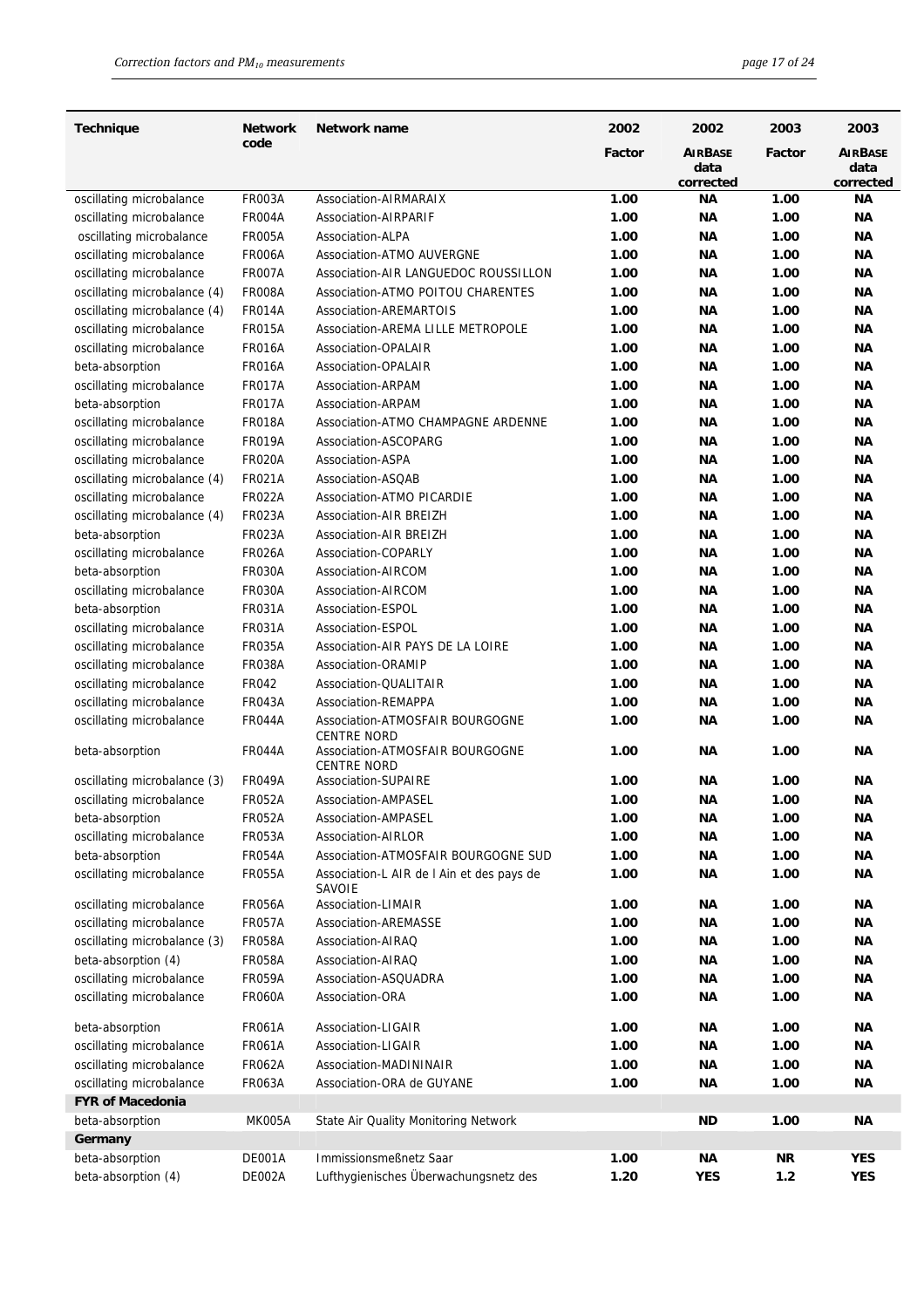| <b>Technique</b>                 | <b>Network</b> | Network name                                                             | 2002          | 2002                     | 2003                 | 2003              |
|----------------------------------|----------------|--------------------------------------------------------------------------|---------------|--------------------------|----------------------|-------------------|
|                                  | code           |                                                                          | <b>Factor</b> | <b>AIRBASE</b>           | Factor               | <b>AIRBASE</b>    |
|                                  |                |                                                                          |               | data<br>corrected        |                      | data<br>corrected |
|                                  |                | Landes Schleswig-Holstein                                                |               |                          |                      |                   |
| gravimetry                       | DE002A         | Lufthygienisches Überwachungsnetz des<br>Landes Schleswig-Holstein       | <b>NA</b>     |                          | ΝA                   | ÷                 |
| beta-absorption                  | DE004A         | Telemetrisches-Echtzeit-Mehrkomponenten-<br>Erfassungs-System (TEMES)    | 1.2           | <b>YES</b>               | 1.11;<br>1.28<br>1.5 | <b>YES</b>        |
| oscillating microbalance         | DE004A         | Telemetrisches-Echtzeit-Mehrkomponenten-<br>Erfassungs-System (TEMES)    | 1.1           | <b>YES</b>               | 1.28                 | <b>YES</b>        |
| gravimetry                       | DE004A         | Telemetrisches-Echtzeit-Mehrkomponenten-<br>Erfassungs-System (TEMES)    | ΝA            | $\blacksquare$           | ΝA                   | ۰                 |
| gravimetry                       | DE005A         | Automatisches Vielkomponenten Luftmeßnetz<br>Baden-Württemberg (VIKOLUM) | <b>NA</b>     |                          | ΝA                   | -                 |
| beta-absorption                  | DE006A         | Immissionsmeßnetz des Umweltbundesamtes                                  | 1.00          | <b>NA</b>                | <b>NR</b>            | <b>YES</b>        |
| gravimetry                       | DE006A         | Immissionsmeßnetz des Umweltbundesamtes                                  | <b>NA</b>     |                          | <b>NA</b>            |                   |
| beta-absorption                  | DE007A         | Lufthygienisches Landesüberwachungssystem<br>Bayern                      | 1.00          |                          | 1.25                 | <b>YES</b>        |
| beta-absorption                  | DE008A         | Berliner Luftgüte-Messnetz                                               | 1.15/1.2      | <b>YES</b>               | 1.15/1.2             | <b>YES</b>        |
| beta-absorption                  | DE009A         | Luftmeßnetz Hessen                                                       | 1.30          | <b>YES</b>               | 1.30(7)              | <b>YES</b>        |
| beta-absorption                  | DE010A         | Lufthygienisches Überwachungssystem<br>Niedersachsen (LÜN)               | 1.30          | <b>YES</b>               | 1.33                 | <b>YES</b>        |
| beta-absorption                  | DE011A         | Zentrales Immissionsmeßnetz für Rheinland-<br>Pfalz (ZIMEN)              | 1.30          | <b>YES</b>               | (8)                  | <b>YES</b>        |
| gravimetry                       | DE011A         | Zentrales Immissionsmeßnetz für Rheinland-<br>Pfalz (ZIMEN)              | ΝA            | $\blacksquare$           | ΝA                   | -                 |
| beta-absorption                  | DE012A         | Luftmeßnetz Hamburg                                                      | 1.30          | <b>YES</b>               | 1.30                 | <b>YES</b>        |
| gravimetry                       | DE012A         | Luftmeßnetz Hamburg                                                      | <b>NA</b>     |                          | ΝA                   | $\blacksquare$    |
| oscillating microbalance         | DE012A         | Luftmeßnetz Hamburg                                                      | 1.30          | <b>YES</b>               | 1.30                 | <b>YES</b>        |
| oscillating microbalance         | DE013A         | Bremer Luftüberwachungssystem                                            | 1.30          | <b>YES</b>               | 1.30                 | <b>YES</b>        |
| beta-absorption                  | DE014A         | Telemetrisches Luftgütemeßnetz Brandenburg                               | 1.20          | <b>YES</b>               | 1.20                 | <b>YES</b>        |
| gravimetry                       | DE014A         | Telemetrisches Luftgütemeßnetz Brandenburg                               | <b>NA</b>     | $\blacksquare$           | NA (9)               | <b>YES</b>        |
| oscillating microbalance         | DE014A         | Telemetrisches Luftgütemeßnetz Brandenburg                               | 1.12          | <b>NR</b>                | 1.12                 | <b>YES</b>        |
| beta-absorption                  | DE015A         | Lufthygienisches Überwachungssystem<br>Sachsen-Anhalt                    | 1.20          | <b>YES</b>               | 1.20<br>1.25         | <b>YES</b>        |
| gravimetry                       | DE015A         | Lufthygienisches Überwachungssystem<br>Sachsen-Anhalt                    | ΝA            | $\blacksquare$           | ΝA                   | <b>YES</b>        |
| oscillating microbalance         | DE015A         | Lufthygienisches Überwachungssystem<br>Sachsen-Anhalt                    | 1.25          | <b>YES</b>               | 1.25                 | <b>YES</b>        |
| gravimetry                       | DE016A         | Immissionsmeßnetz des Freistaates Sachsen                                | <b>NA</b>     | $\overline{\phantom{a}}$ | <b>NA</b>            |                   |
| oscillating microbalance<br>(10) | DE016A         | Immissionsmeßnetz des Freistaates Sachsen                                |               | <b>ND</b>                | 1.20                 | <b>YES</b>        |
| beta-absorption                  | DE017A         | Thüringer Immissions-Meßnetz                                             | 1.30          | <b>YES</b>               | (11)                 | <b>YES</b>        |
| beta-absorption                  | DE018A         | Luftmeßnetz Mecklenburg-Vorpommern                                       | 1.00          | ΝR                       | 1.10                 | <b>YES</b>        |
| Greece                           |                |                                                                          |               |                          |                      |                   |
| beta-absorption                  | <b>GR002A</b>  | monitoring network of Heraclion                                          | 1.0           | ΝA                       | 1.0                  | <b>NA</b>         |
| beta-absorption                  | <b>GR007A</b>  | monitoring network of Central Macedonia<br>Region                        | 1.0           | <b>NA</b>                | 1.0                  | NА                |
| beta-absorption                  | GR010A         | monitoring station of Patra                                              | 1.0           | <b>NA</b>                | 1.0                  | <b>NA</b>         |
| beta-absorption                  | <b>GR016A</b>  | monitoring network of Athens                                             | 1.0           | <b>NA</b>                | 1.0                  | NА                |
| Hungary                          |                |                                                                          |               |                          |                      |                   |
| beta-absorption                  | <b>HU004A</b>  | Urban Air Quality Network of Ministry of<br><b>Environment and Water</b> | 1.0           | <b>NA</b>                | 1.0                  | NА                |
| oscillating microbalance         | HU004A         | Urban Air Quality Network of Ministry of<br><b>Environment and Water</b> | 1.0           | ΝA                       | 1.0                  | ΝA                |
| Iceland                          |                |                                                                          |               |                          |                      |                   |
| beta-absorption                  | <b>IS003A</b>  | Reykjavik City Environmental Health and<br>Protection Office             | 1.0           | ΝA                       | 1.0                  | <b>NA</b>         |
| <b>Ireland</b>                   |                |                                                                          |               |                          |                      |                   |
| gravimetry                       | IE009A         | Cork City Air Monitoring Network                                         | <b>NA</b>     | $\blacksquare$           | <b>NA</b>            |                   |
| gravimetry                       | <b>IE010A</b>  | Dublin Air Monitoring Network                                            | ΝA            |                          | ΝA                   |                   |
| gravimetry                       | IE014A         | GalwayCity Smoke and SO2 Monitoring                                      | ΝA            | -                        | ΝA                   |                   |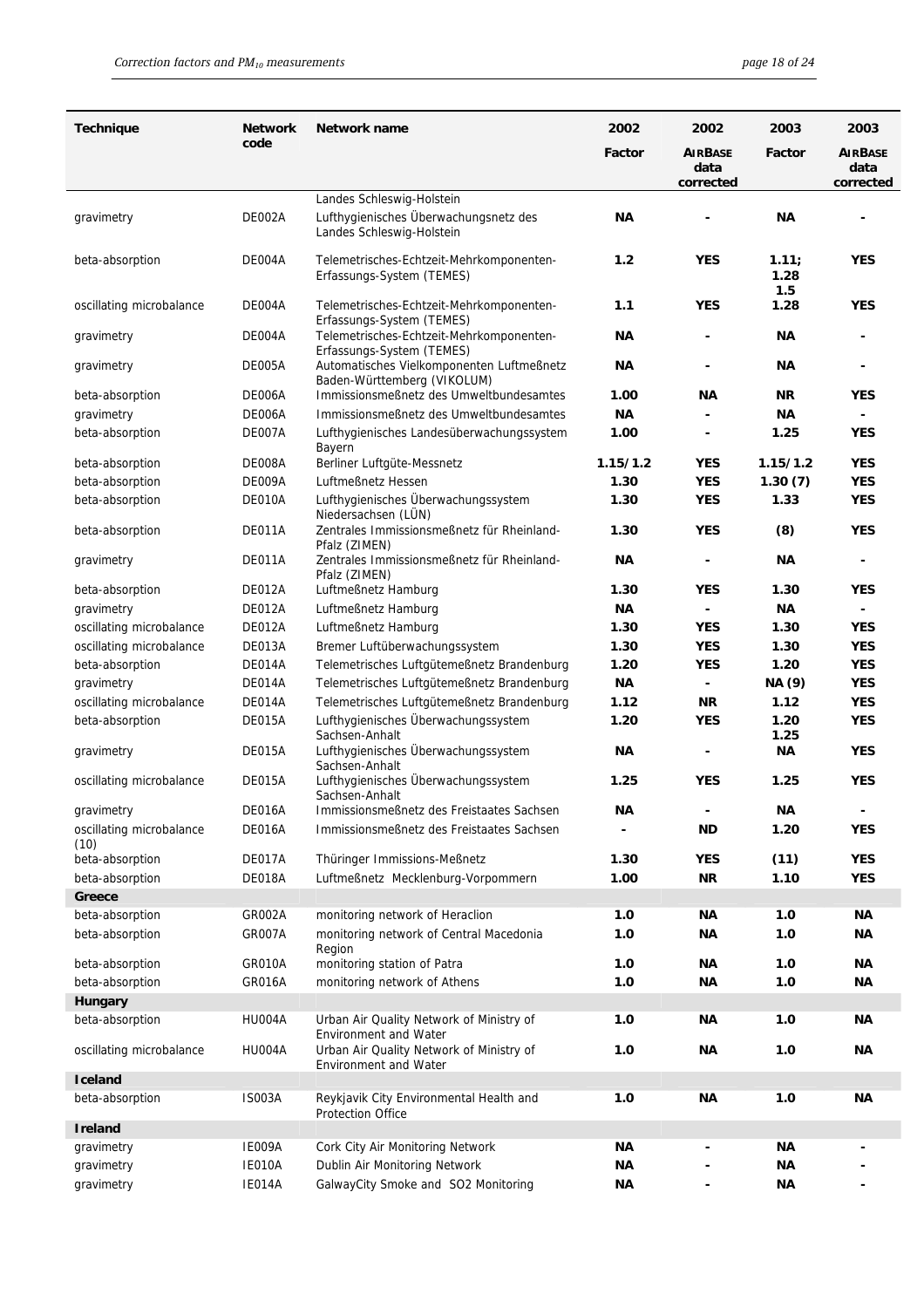| <b>Technique</b>                 | <b>Network</b> | Network name                                                                       | 2002      | 2002                   | 2003           | 2003                   |
|----------------------------------|----------------|------------------------------------------------------------------------------------|-----------|------------------------|----------------|------------------------|
|                                  | code           |                                                                                    | Factor    | <b>AIRBASE</b><br>data | Factor         | <b>AIRBASE</b><br>data |
|                                  |                | Network                                                                            |           | corrected              |                | corrected              |
| Italy $(19)$                     |                |                                                                                    |           |                        |                |                        |
| beta-absorption                  | <b>IT001A</b>  | Rete provinciale Provincia di Ancona                                               | ΝR        | <b>YES</b>             | ΝR             | <b>YES</b>             |
| beta-absorption                  | <b>IT007A</b>  | Provincial monitoring network of Reggio                                            | ΝR        | <b>YES</b>             | ΝR             | <b>YES</b>             |
| oscillating microbalance         | <b>IT0046A</b> | Emilia<br>AR - rete provinciale qualita' dell'aria                                 |           | ND                     | ΝR             | <b>YES</b>             |
| beta-absorption                  | <b>IT058A</b>  | Provincial monitoring network of Bologna                                           | ΝR        | <b>YES</b>             | ΝR             | <b>YES</b>             |
| oscillating microbalance         | <b>IT058A</b>  | Provincial monitoring network of Bologna                                           | ΝR        | <b>YES</b>             | ΝR             | <b>YES</b>             |
| beta-absorption                  | <b>IT070A</b>  | Provincial monitoring network of Piacenza                                          | ΝR        | <b>YES</b>             | ΝR             | <b>YES</b>             |
| beta-absorption                  | <b>IT072A</b>  | Provincial monitoring network of Ravenna                                           | ΝR        | <b>YES</b>             | ΝR             | <b>YES</b>             |
| beta-absorption                  | <b>IT082A</b>  | Rete di Rilevamento della Qualità dell'Aria                                        | ΝR        | <b>YES</b>             | ΝR             | <b>YES</b>             |
| oscillating microbalance         | <b>IT082A</b>  | della Provincia di Milano<br>Rete di Rilevamento della Qualità dell'Aria           | ΝR        | <b>YES</b>             | ΝR             | <b>YES</b>             |
|                                  |                | della Provincia di Milano                                                          |           |                        |                |                        |
| beta-absorption                  | <b>IT085A</b>  | Provincial monitoring network of Bolzano                                           | ΝR        | <b>YES</b>             | $\blacksquare$ | ND                     |
| beta-absorption                  | <b>IT088A</b>  | Provincial monitoring network of Ferrara                                           | NR.       | <b>YES</b>             | <b>NR</b>      | <b>YES</b>             |
| oscillating microbalance         | <b>IT088A</b>  | Provincial monitoring network of Ferrara                                           | NR.       | <b>YES</b>             | <b>NR</b>      | <b>YES</b>             |
| beta-absorption (12)             | <b>IT090A</b>  | Trentino urban and region network                                                  | NR.       | <b>YES</b>             | <b>NR</b>      | <b>YES</b>             |
| oscillating microbalance         | <b>IT091A</b>  | Rete di Rilevamento della Qualità dell'Aria<br>della Provincia di Bergamo          |           | ND                     | <b>NR</b>      | <b>YES</b>             |
| oscillating microbalance         | <b>IT092A</b>  | Rete di Rilevamento della Qualità dell'Aria<br>della Provincia di Brescia          | NR.       | <b>YES</b>             | ΝR             | <b>YES</b>             |
| oscillating microbalance         | <b>IT099A</b>  | Rete di Rilevamento della Qualità dell'Aria<br>della Provincia di Mantova          |           | ND                     | ΝR             | <b>YES</b>             |
| oscillating microbalance         | <b>IT100A</b>  | Rete di Rilevamento della Qualità dell'Aria<br>della Provincia di Pavia            |           | ND                     | ΝR             | <b>YES</b>             |
| gravimetry                       | <b>IT101A</b>  | Provincia di Genova                                                                | ΝA        |                        | ΝA             | $\blacksquare$         |
| beta-absorption                  | <b>IT102A</b>  | Provincial air monitoring network                                                  | ΝR        | <b>YES</b>             | ΝR             | ??                     |
| beta-absorption                  | <b>IT103A</b>  | Rete monitoraggio automatico inquinamento<br>atmosferico di Parma                  | ΝR        | <b>YES</b>             | ΝR             | (6)                    |
| beta-absorption                  | <b>IT104A</b>  | Provincial monitoring network of Forlì                                             | ΝR        | <b>YES</b>             | ΝR             | <b>ND</b>              |
| beta-absorption (13)             | <b>IT105A</b>  | Udine urban network                                                                |           | <b>ND</b>              | ΝR             | <b>YES</b>             |
| oscillating microbalance         | <b>IT107A</b>  | Rete di Rilevamento della Qualità dell'Aria<br>della Provincia di Lecco            |           | ND                     | ΝR             | <b>YES</b>             |
| beta-absorption                  | <b>IT107A</b>  | Rete di Rilevamento della Qualità dell'Aria<br>della Provincia di Lecco            |           | <b>ND</b>              | ΝR             | <b>YES</b>             |
| oscillating microbalance<br>(14) | <b>IT108A</b>  | Rete di Rilevamento della Qualità dell'Aria<br>della Provincia di Como             |           | <b>ND</b>              | <b>NR</b>      | <b>YES</b>             |
| oscillating microbalance<br>(14) | <b>IT109A</b>  | Rete di Rilevamento della Qualità dell'Aria<br>della Provincia di Cremona          |           | ND                     | ΝR             | <b>YES</b>             |
| oscillating microbalance         | <b>IT110A</b>  | Rete di Rilevamento della Qualità dell'Aria<br>della Provincia di Varese           |           | ND                     | ΝR             | <b>YES</b>             |
| beta-absorption                  | <b>IT110A</b>  | Rete di Rilevamento della Qualità dell'Aria<br>della Provincia di Varese           |           | ND                     | ΝR             | <b>YES</b>             |
| beta-absorption (15)             | <b>IT112A</b>  | Regione Lazio                                                                      | 1.00      |                        | 1.00           |                        |
| beta-absorption                  | <b>IT113A</b>  | FI- rete provinciale qualita' dell'aria                                            | NR        | <b>YES</b>             | <b>NR</b>      | <b>YES</b>             |
| oscillating microbalance         | <b>IT114A</b>  | Rete di Rilevamento della Qualità dell'Aria<br>della Provincia di Sondrio          |           | <b>ND</b>              | <b>NR</b>      | <b>YES</b>             |
| beta-absorption                  | <b>IT116A</b>  | Monitoraggio ambientale della regione<br>campania a cura dell 'A.R.P.A.C. S.C.I.A. | ΝR        | <b>YES</b>             | ΝR             | <b>YES</b>             |
| beta-absorption                  | <b>IT118A</b>  | Provincial monitoring network of Prato                                             | NR        | <b>YES</b>             | <b>NR</b>      | <b>YES</b>             |
| oscillating microbalance<br>(14) | <b>IT119A</b>  | Aosta Valley Air Quality Network                                                   |           | ND                     | <b>NR</b>      | <b>YES</b>             |
| gravimetry                       | <b>IT123A</b>  | PROVINCIA DI LA SPEZIA                                                             |           | ND                     | ΝR             | <b>YES</b>             |
| beta-absorption                  | <b>IT124A</b>  | Perugia City Network                                                               |           | <b>ND</b>              | ΝR             | <b>YES</b>             |
| beta-absorption                  | <b>IT126A</b>  | ARPA Provincial Monitoring Network of Rimini                                       | ΝR        | <b>YES</b>             | ΝR             | <b>YES</b>             |
| beta-absorption                  | <b>IT128A</b>  | Air Quality Monitoring Network of Palermo                                          |           | ND                     | ΝR             | <b>YES</b>             |
| <b>UNKNOWN</b>                   | <b>IT129A</b>  | Rete Provinciale di Rilevamento<br>dell'Inquinamento Atmosferico PORDENONE         |           | <b>ND</b>              | <b>NR</b>      | <b>YES</b>             |
| beta-absorption                  | <b>IT130A</b>  | Trieste Urban Network                                                              | <b>NR</b> | <b>YES</b>             | <b>NR</b>      | <b>YES</b>             |
| beta-absorption                  | <b>IT133A</b>  | monitoring network of regione basilicata                                           |           | <b>ND</b>              | ΝR             | <b>YES</b>             |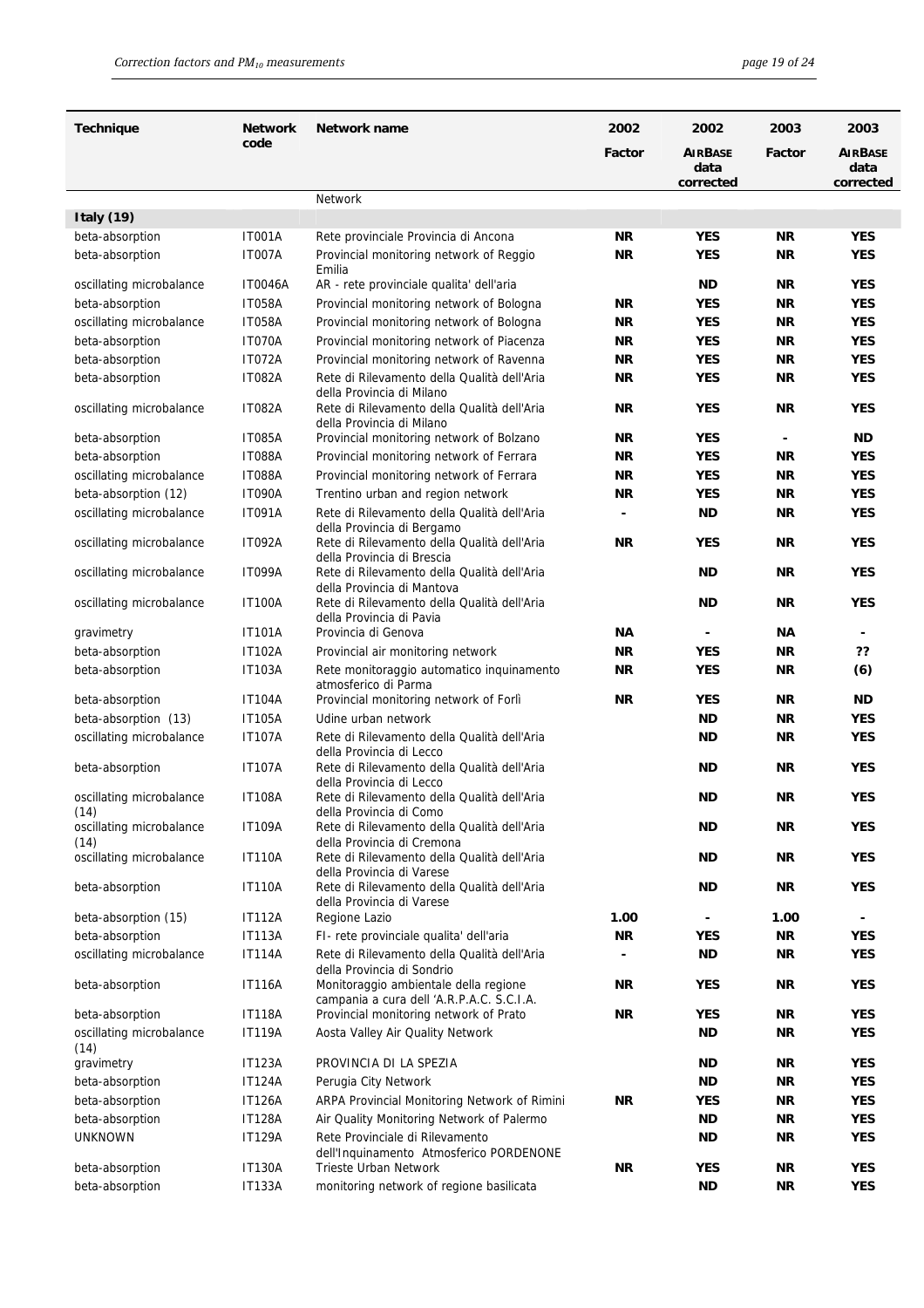| <b>Technique</b>         | Network       | Network name                                                                       | 2002      | 2002                   | 2003      | 2003                   |
|--------------------------|---------------|------------------------------------------------------------------------------------|-----------|------------------------|-----------|------------------------|
|                          | code          |                                                                                    | Factor    | <b>AIRBASE</b><br>data | Factor    | <b>AIRBASE</b><br>data |
|                          |               |                                                                                    |           | corrected              |           | corrected              |
| beta-absorption          | <b>IT137A</b> | Rete di rilevamento della qualita' dell'aria<br>della citta di Pescara             | NR.       | <b>YES</b>             | ΝR        | <b>YES</b>             |
| beta-absorption          | <b>IT138A</b> | Rete provinciale di Rilevamento Inquinamento<br>Atmosferico - Provincia di Gorizia |           | <b>ND</b>              | ΝR        | <b>YES</b>             |
| beta-absorption          | <b>IT143A</b> | rete del dipartimento arpav di rovigo                                              |           | <b>ND</b>              | NR.       | <b>YES</b>             |
| beta-absorption          | <b>IT154A</b> | Rete della Provincia di Cagliari                                                   | <b>NR</b> | <b>NR</b>              | NR.       | <b>YES</b>             |
| beta-absorption          | <b>IT158A</b> | Rete di Rilevamento della Qualità dell'Aria                                        |           | <b>ND</b>              | NR.       | <b>YES</b>             |
| oscillating microbalance | <b>IT158A</b> | della Provincia di Lodi<br>Rete di Rilevamento della Qualità dell'Aria             |           | ND.                    | <b>NR</b> | YES(6)                 |
|                          |               | della Provincia di Lodi                                                            |           |                        |           |                        |
| beta-absorption (16)     | <b>IT214A</b> | Rete del dipartimento arpav di Venezia                                             | <b>NR</b> | <b>YES</b>             | NR.       | YES(6)                 |
| beta-absorption (16)     | IT215A        | Rete del dipartimento arpav di Verona                                              | ΝR        | <b>YES</b>             | NR.       | YES(6)                 |
| Beta-absorption          | <b>IT216A</b> | Rete del dipartimento arpav di Vicenza                                             |           | ND                     | NR.       | <b>YES</b>             |
| gravimetry               | <b>IT224A</b> | Piemonte - sistema regionale di rilevamento<br>della qualita' dell'aria            | ΝA        | $\blacksquare$         | ΝA        | $\overline{a}$         |
| oscillating microbalance | <b>IT224A</b> | Piemonte - sistema regionale di rilevamento<br>della qualita' dell'aria            | 1.3       | <b>YES</b>             | <b>NR</b> | <b>YES</b>             |
| oscillating microbalance | <b>IT227A</b> | Provincial monitoring network of Modena                                            |           | <b>ND</b>              | NR.       | <b>YES</b>             |
| Latvia                   |               |                                                                                    |           |                        |           |                        |
| beta-absorption          | <b>LV002A</b> | Air guality monitoring and information<br>network                                  | 1.00      | <b>NA</b>              | 1.00      | ΝA                     |
| Lithunia                 |               |                                                                                    |           |                        |           |                        |
| beta-absorption          | <b>LT001A</b> | National Air Quality Monitoring Network                                            |           | ND                     | 1.30      | <b>YES</b>             |
| Luxembourg               |               |                                                                                    |           |                        |           |                        |
| oscillating microbalance | <b>LU001A</b> | National Air Quality Monitoring Network                                            | 1.20      | ND                     | 1.20      | <b>ND</b>              |
| <b>Netherlands</b>       |               |                                                                                    |           |                        |           |                        |
| beta-absorption          | NL010A        | Landelijk Meetnet Luchtkwaliteit                                                   | 1.33      | <b>YES</b>             | 1.33      | <b>YES</b>             |
| <b>Norway</b>            |               |                                                                                    |           |                        |           |                        |
| gravimetry               | <b>NO001A</b> | Oslo Road Site Monitoring Network                                                  | ΝA        | $\blacksquare$         | ΝA        |                        |
| oscillating microbalance | <b>NO001A</b> | Oslo Road Site Monitoring Network                                                  | 1.10      | ΝO                     | 1.10      | <b>NO</b>              |
| beta-absorption          | <b>NO001A</b> | Oslo Road Site Monitoring Network                                                  |           | ND                     | 1.00      | ΝA                     |
| gravimetry               | <b>NO003A</b> | Oslo Air Quality Monitoring Network                                                | ΝA        | $\blacksquare$         |           | ND.                    |
| oscillating microbalance | <b>NO005A</b> | Drammen Air Quality Monitoring Network                                             | 1.10      | ΝO                     | 1.10      | <b>NO</b>              |
| oscillating microbalance | N0004A        | Bergen Air Quality Monitoring Network                                              | 1.10      | ΝO                     | 1.10      | <b>NO</b>              |
| oscillating microbalance | N0006A        | Trondheim Air Quality Monitoring Network                                           |           | ND                     | 1.10      | ΝO                     |
| Poland                   |               |                                                                                    |           |                        |           |                        |
| beta-absorption          | <b>PL001A</b> | National Network of Basic Stations                                                 | 1.00      | ΝA                     | 1.00      | ΝA                     |
| oscillating microbalance | <b>PL001A</b> | National Network of Basic Stations                                                 | 1.00      | <b>NA</b>              | 1.00      | ΝA                     |
| gravimetry               | <b>PL001A</b> | National Network of Basic Stations                                                 | ΝA        |                        | ΝA        |                        |
| Portugal                 |               |                                                                                    |           |                        |           |                        |
| beta-absorption          | PT014A        | Direcção reginal ambiente centro network                                           | (17)      | <b>YES</b>             | (17)      | <b>YES</b>             |
| beta-absorption          | <b>PT016A</b> | Rede de medição de qualidade do ar de<br>Lisboa                                    | (17)      | <b>YES</b>             | (17)      | <b>YES</b>             |
| beta-absorption          | PT017A        | Rede de Qualidade do Ar de Lisboa e Vale do<br>Tejo                                | (17)      | <b>YES</b>             | (17)      | <b>YES</b>             |
| beta-absorption          | PT019A        | Rede de Qualidade do Ar do Centro                                                  | (17)      | <b>YES</b>             | (17)      | <b>YES</b>             |
| beta-absorption          | <b>PT020A</b> | Rede de Qualidade do Ar do Norte                                                   | (17)      | <b>YES</b>             | (17)      | <b>YES</b>             |
| beta-absorption          | PT021A        | Rede de Qualidade do Ar do Algarve                                                 | (17)      | <b>YES</b>             | (17)      | <b>YES</b>             |
| Romania                  |               |                                                                                    |           |                        |           |                        |
| gravimetry               | RO001A        | Giurgiu                                                                            |           | <b>ND</b>              | ΝA        |                        |
| gravimetry               | <b>RO004A</b> | Galati                                                                             |           | <b>ND</b>              | ΝA        |                        |
| gravimetry               | <b>RO007A</b> | Maramures                                                                          |           | <b>ND</b>              | ΝA        |                        |
| gravimetry               | <b>RO008A</b> | Mures                                                                              |           | <b>ND</b>              | ΝA        |                        |
| gravimetry               | RO014A        | Calarasi                                                                           |           | <b>ND</b>              | ΝA        |                        |
| Serbia-Montenegro        |               |                                                                                    |           |                        |           |                        |
| beta-absorption          | CS003A        | Air Quality Monitoring System of Belgrade                                          |           | <b>ND</b>              | 1.00      | ΝA                     |
| <b>Slovak Republic</b>   |               |                                                                                    |           |                        |           |                        |
|                          |               |                                                                                    |           |                        |           |                        |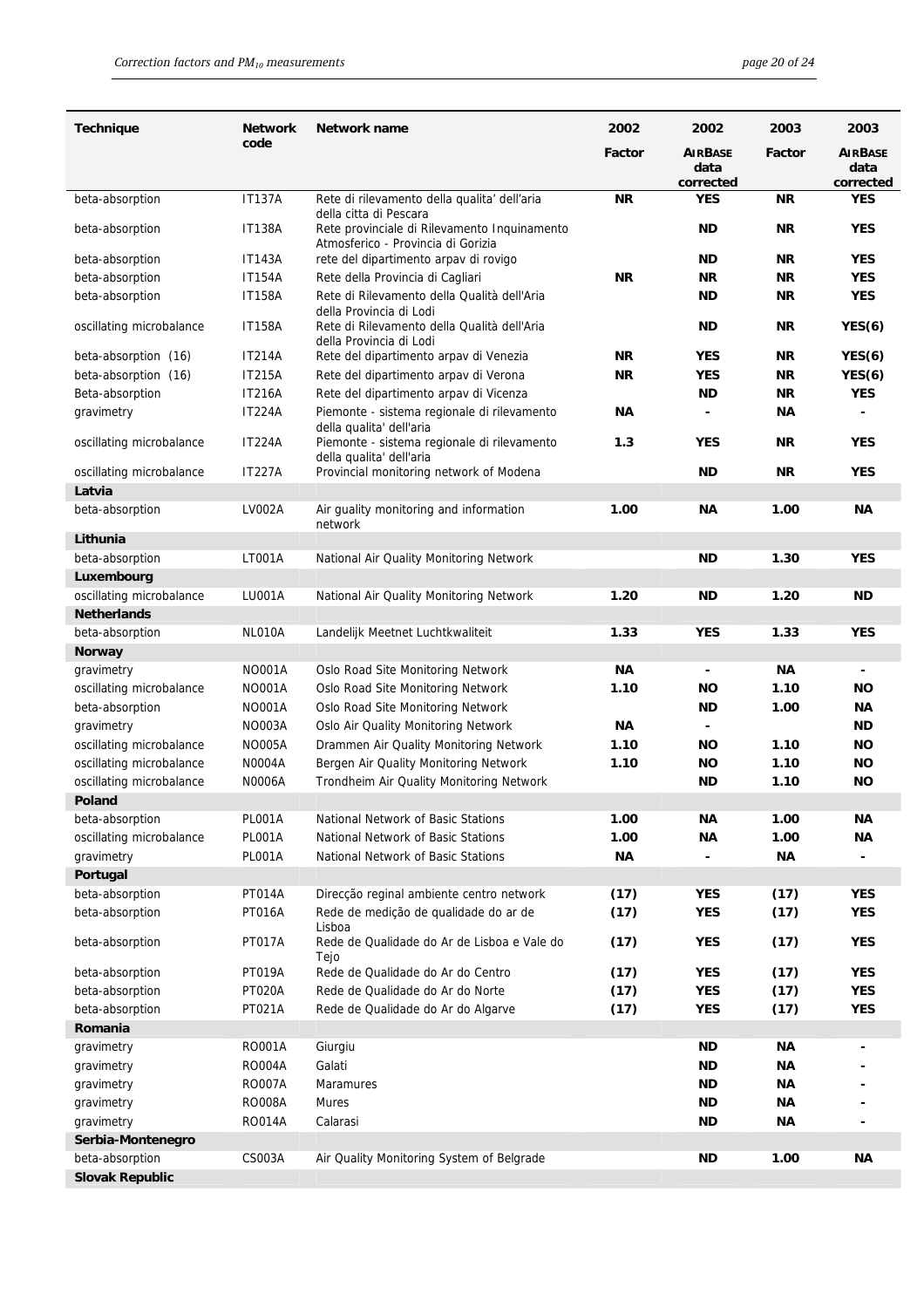| <b>Technique</b>                            | <b>Network</b><br>code         | Network name                                                                                           | 2002         | 2002                   | 2003             | 2003                   |
|---------------------------------------------|--------------------------------|--------------------------------------------------------------------------------------------------------|--------------|------------------------|------------------|------------------------|
|                                             |                                |                                                                                                        | Factor       | <b>AIRBASE</b><br>data | Factor           | <b>AIRBASE</b><br>data |
| Oscillating microbalance                    | <b>SK001A</b>                  | Urban and Local Air Quality Monitoring                                                                 | 1.30         | corrected<br>ΝO        | 1.30             | corrected<br>ΝO        |
| beta-absorption                             | <b>SK001A</b>                  | <b>Network</b><br>Urban and Local Air Quality Monitoring                                               | 1.30         | <b>NO</b>              | 1.30             | ΝO                     |
| Slovenia                                    |                                | <b>Network</b>                                                                                         |              |                        |                  |                        |
| oscillating microbalance                    | S1002A                         | National Basic Monitoring Network                                                                      | 1.30         | <b>YES</b>             | 1.30             | <b>YES</b>             |
| Spain                                       |                                |                                                                                                        |              |                        |                  |                        |
| beta-absorption                             | <b>ES013A</b>                  | Red de vigilancia y control de la<br>contaminación atmosférica de la comunidad<br>Valenciana           | <b>NR</b>    | ??                     | <b>NR</b>        | ??                     |
| gravimetry                                  | <b>ES013A</b>                  | Red de vigilancia y control de la<br>contaminación atmosférica de la comunidad<br>Valenciana           | <b>NA</b>    |                        | ΝA               |                        |
| laser scattering<br>spectrometry            | <b>ES013A</b>                  | Red de vigilancia y control de la<br>contaminación atmosférica de la comunidad<br>Valenciana           | NR/0.815     | <b>??/NO</b>           | NR/0.815         | <b>??/YES</b>          |
| oscillating microbalance                    | <b>ES019A</b>                  | Central térmica as Pontes                                                                              | 1.17         | <b>NO</b>              | 1.17             | ΝO                     |
| oscillating microbalance                    | <b>ES022A</b>                  | Central térmica Meirama                                                                                | 1.17         | <b>NO</b>              | 1.17             | <b>NO</b>              |
| beta-absorption                             | <b>ES023A</b>                  | Red de inmisiones de atmosféricas de Huelva                                                            | 1.13         | <b>NO</b>              | 0.90             | <b>NO</b>              |
| beta-absorption                             | <b>ES024A</b>                  | Red de vigilancia y control de la calidad del                                                          | 1.13         | <b>NO</b>              | 0.90/1.05        | <b>NO</b>              |
| beta-absorption                             | <b>ES025A</b>                  | aire de Andalucía<br>Red de control de la calidad del aire de la<br>comunidad autónoma del País Vasco  | 1.20         | <b>NO</b>              | 1.20             | NO (6)                 |
| oscillating microbalance                    | <b>ES026A</b>                  | Red de vigilancia de la contaminación                                                                  | 1.10         | NO (6)                 | 1.10             | <b>NO</b>              |
| beta-absorption                             | <b>ES032A</b>                  | atmosférica del ayuntamiento de Madrid<br>Red de inmisión de la central térmica Alcudia<br>ii.         | 1.04         | <b>NO</b>              | 1.04             | <b>NO</b>              |
| oscillating microbalance                    | ES034a                         | Red de la control de Alumina-Aluminio                                                                  |              | ND                     | 1.17             | ΝO                     |
| oscillating microbalance                    | ES035a                         | Red de la central térmica Teruel                                                                       | 1.10         | ΝO                     | 1.10             | ΝO                     |
| oscillating microbalance                    | <b>ES037A</b>                  | Red de la central térmica de Anllares                                                                  | 1.0          | ΝA                     | 1.0              | ΝA                     |
| beta-absorption                             | <b>ES040A</b>                  | Red de medida de la contaminación                                                                      | 1.00         | <b>NAO</b>             | 1.0              | ΝA                     |
| beta-absorption                             | <b>ES042A</b>                  | atmosférica de Castilla y León<br>Red de vigilancia de Tenerife                                        | 1.30         | NO (6)                 | 1.30             | ΝO                     |
| beta-absorption                             | ES044A                         | Xarxa de vigilància i previsió de la                                                                   | ΝR           | ??(6)                  | <b>NR</b>        | ??                     |
| gravimetry)                                 | ES044A                         | contaminació atmosfèrica de Catalunya<br>Xarxa de vigilància i previsió de la                          | ΝA           | $-(6)$                 | ΝA               | $-(6)$                 |
|                                             |                                | contaminació atmosfèrica de Catalunya                                                                  |              |                        |                  |                        |
| beta-absorption                             | <b>ES045A</b>                  | red de inmisiones de cádiz y palmones                                                                  | 1.13         | NO (6)                 | $0.90 -$<br>1.05 | NO (6)                 |
| beta-absorption                             | <b>ES048A</b>                  | red de la central térmica de los barrios                                                               | 1.13<br>1.13 | ΝO                     | 1.05<br>0.90     | NO (6)<br><b>NO</b>    |
| beta-absorption<br>oscillating microbalance | <b>ES050A</b><br><b>ES051A</b> | red de la central térmica litoral de almería<br>Red automática de Cartagena                            | 1.04         | ΝO<br>ΝO               | 1.04             | ΝO                     |
| beta-absorption                             | <b>ES052A</b>                  | Red de vigilancia de Cadiz                                                                             |              | ND                     | 1.05             | ΝO                     |
| laser scattering                            | ES053A                         | Red regional de vigilancia de Murciaz                                                                  | 1.0          | ΝA                     | 1.0              | ΝA                     |
| spectrometry                                |                                |                                                                                                        |              |                        |                  |                        |
| beta-absorption                             | <b>ES055A</b>                  | Red de vigilancia de las Palmas                                                                        | 1.30         | NO (6)                 | 1.30             | ΝO                     |
| gravimetry                                  | <b>ES058A</b>                  | Red emep/camp en españa                                                                                | <b>NA</b>    |                        | <b>NA</b>        |                        |
| beta-absorption                             | ES061A                         | red de inmisiones atmosféricas de sevilla                                                              | 1.13         | NO (6)                 | 0.90             | <b>NO</b>              |
| beta-absorption                             | <b>ES065A</b>                  | Red de control de la contaminación<br>atmosférica del principado de Asturias                           | 1.20         | NO (6)                 | 1.20             | NO (6)                 |
| beta-absorption                             | <b>ES072A</b>                  | Red automática de vigilancia y control de la<br>contaminacion atmosférica de la comunidad<br>de Madrid | 1.00         | ΝA                     | 1.00             | ΝA                     |
| beta-absorption                             | <b>ES074A</b>                  | Red de control de la contaminación del<br>ayuntamiento de Valladolid                                   | 1.20         | <b>YES</b>             | 1.20             | <b>YES</b>             |
| beta-absorption                             | <b>ES079A</b>                  | Red de calidad del aire de Cantabria                                                                   | 1.00         | ΝA                     | 1.00             | ΝA                     |
| beta-absorption                             | <b>ES081A</b>                  | red de inmisiones atmosféricas de granada                                                              | 1.13         | ΝO                     | 0.90             | ΝO                     |
| beta-absorption                             | <b>ES082A</b>                  | Red automática de control de la<br>contaminación atmosférica del ayuntamiento                          | 1.04         | ΝO                     | 1.04             | ΝO                     |
| beta-absorption                             | ES083A                         | de Zaragoza<br>Red de inmisión de la central térmica de<br>Mahón                                       | 1.04         | <b>NO</b>              | 1.04             | ΝO                     |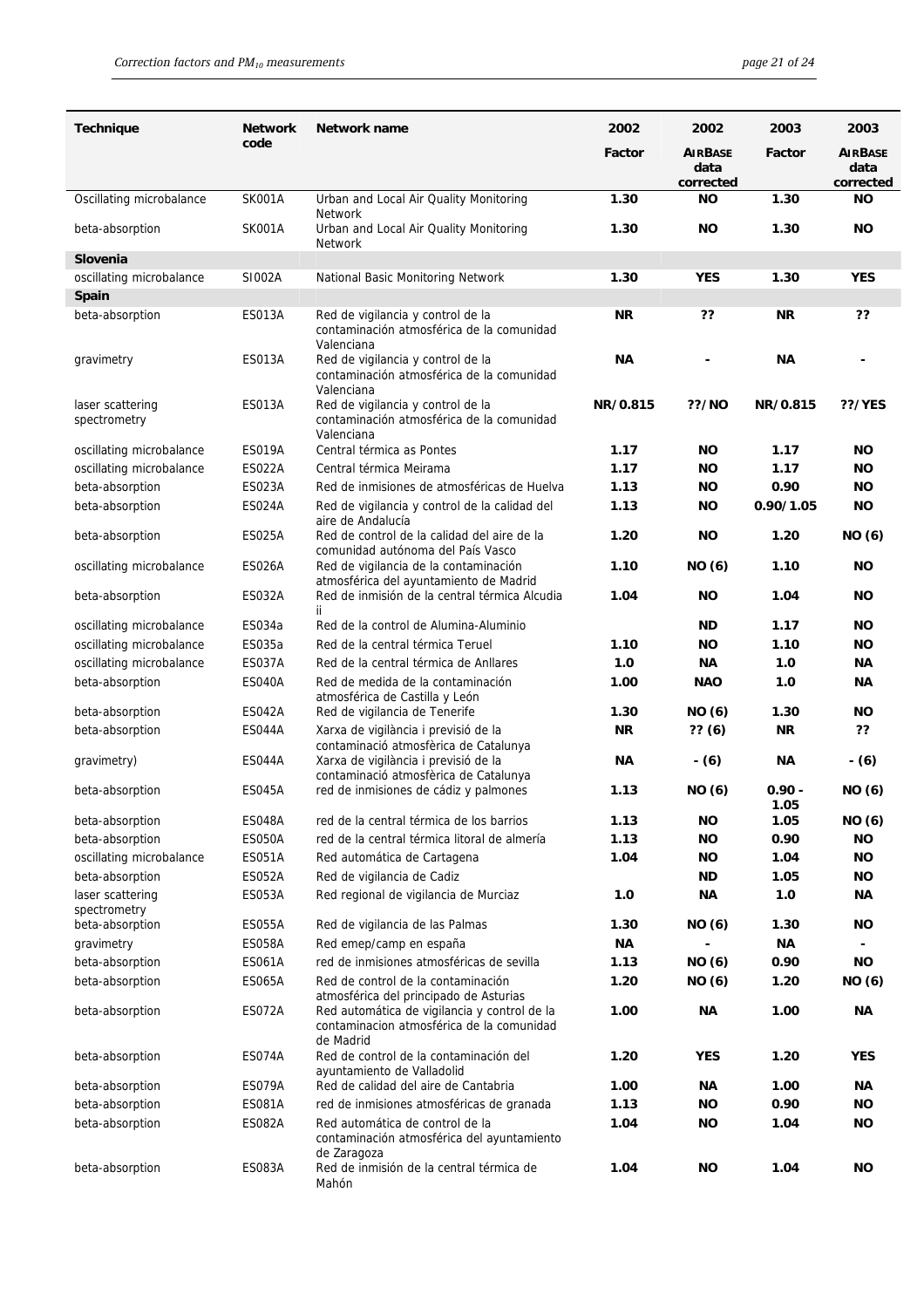| <b>Technique</b>                   | <b>Network</b> | Network name                                                              | 2002       | 2002                                | 2003       | 2003                                |
|------------------------------------|----------------|---------------------------------------------------------------------------|------------|-------------------------------------|------------|-------------------------------------|
|                                    | code           |                                                                           | Factor     | <b>AIRBASE</b><br>data<br>corrected | Factor     | <b>AIRBASE</b><br>data<br>corrected |
| oscillating microbalance           | <b>ES084A</b>  | <b>Cementos Cosmos</b>                                                    | 1.17       | <b>NO</b>                           | 1.17       | NΟ                                  |
| beta-absorption                    | <b>ES087A</b>  | Red de inmisión de la central térmica de<br>Eivissa                       | 1.04       | <b>NO</b>                           | 1.04       | <b>NO</b>                           |
| beta-absorption                    | ES088A         | red de inmisiones atmosféricas de córdoba                                 | 1.13       | NO (6)                              | 0.90       | NO (6)                              |
| beta-absorption                    | <b>ES089A</b>  | red de inmisiones atmosféricas de Jaen                                    | 1.13       | NO (6)                              | 0.90       | NO (6)                              |
| beta-absorption                    | <b>ES090A</b>  | red de inmisiones atmosféricas de Malaga                                  | 1.13       | <b>NO</b>                           | 0.90       | <b>NO</b>                           |
| beta-absorption                    | <b>ES095A</b>  | Red de govern Balear                                                      | 1.04       | <b>NO</b>                           | 1.04       | <b>NO</b>                           |
| beta-absorption                    | <b>ES096A</b>  | Red regional de inmisión de contaminantes<br>atmosféricos en Aragón       | 1.04       | <b>NO</b>                           | 1.04       | <b>NO</b>                           |
| beta-absorption                    | <b>ES099A</b>  | Red de control de la calidad del aire del<br>gobierno de Navarra          | 1.20       | <b>NO</b>                           | 1.20       | <b>NO</b>                           |
| beta-absorption                    | <b>ES100A</b>  | Red de control de la contaminación<br>atmosférica de Castilla - la Mancha | 1.10       | NO (6)                              | 1.10       | NO (6)                              |
| laser scattering<br>spectrometry   | <b>ES102A</b>  | Red de vigilancia de la contaminación<br>atmosférica de Extremadura       | 1.28       | <b>NO</b>                           | 1.28       | <b>NO</b>                           |
| beta-absorption                    | <b>ES103A</b>  | red de las centrales térmicas de ciclo<br>combinado de castejón           |            | <b>ND</b>                           | 1.04       | NΟ                                  |
| beta-absorption                    | <b>ES104A</b>  | Red de control de la calidad del aire de la<br>Rioja                      | 1.04       | <b>NO</b>                           | 1.04       | NΟ                                  |
| Sweden                             |                |                                                                           |            |                                     |            |                                     |
| gravimetry                         | <b>SE002A</b>  | Urban                                                                     | <b>NA</b>  | -                                   | ΝA         | $\qquad \qquad \blacksquare$        |
| oscillating microbalance           | <b>SE004A</b>  | <b>SLB</b>                                                                | 1.20       | <b>YES</b>                          | 1.20       | <b>YES</b>                          |
| oscillating microbalance           | <b>SE005A</b>  | Göteborg                                                                  | 1.20       | <b>YES</b>                          | 1.20       | <b>YES</b>                          |
| oscillating microbalance           | <b>SE006A</b>  | Malmö                                                                     | 1.10       | <b>YES</b>                          | 1.10       | <b>YES</b>                          |
| oscillating microbalance           | <b>SE009A</b>  | Umeå                                                                      |            | <b>ND</b>                           | 1.30       | <b>YES</b>                          |
| Switzerland                        |                |                                                                           |            |                                     |            |                                     |
| gravimetry                         | <b>CH001A</b>  | Kanton Zürich                                                             | ΝA         | $\overline{\phantom{a}}$            | ΝA         |                                     |
| oscillating microbalance           | <b>CH001A</b>  | Kanton Zürich                                                             | 1.0        | ΝA                                  | 1.0        | ΝA                                  |
| gravimetry                         | <b>CH002A</b>  | Beide Basel                                                               | ΝA         | $\blacksquare$                      | ΝA         |                                     |
| oscillating microbalance           | <b>CH002A</b>  | <b>Beide Basel</b>                                                        |            | <b>ND</b>                           | <b>PER</b> | <b>YES</b>                          |
| gravimetry/beta-absorption<br>(20) | CH003A         | Nationales Beobachtungsnetz für<br>Luftfremdstoffe                        | <b>VAR</b> | <b>YES</b>                          | <b>VAR</b> | <b>YES</b>                          |
| beta-absorption                    | CH004A         | Stadt Zürich                                                              | <b>REG</b> | <b>YES</b>                          | <b>REG</b> | <b>YES</b>                          |
| oscillating microbalance           | <b>CH005A</b>  | Stadt Winterthur                                                          | 1.0        | ΝA                                  | 1.0        | <b>NA</b>                           |
| oscillating microbalance           | <b>CH006A</b>  | Kanton Sankt Gallen                                                       | 1.0        | ΝA                                  | 1.0        | ΝA                                  |
| gravimetry                         | <b>CH007A</b>  | Stadt Bern                                                                | ΝA         | $\blacksquare$                      | ΝA         | $\blacksquare$                      |
| oscillating microbalance           | CH008A         | Kanton Luzern                                                             | PER        | <b>YES</b>                          | PER        | <b>YES</b>                          |
| beta-absorption                    | CH009A         | Kanton Bern                                                               | 1.35(21)   | <b>YES</b>                          | 1.35(21)   | <b>YES</b>                          |
| gravimetry                         | CH010A         | Canton du Valais                                                          | ΝA         |                                     | <b>NA</b>  |                                     |
| <b>United Kingdom</b>              |                |                                                                           |            |                                     |            |                                     |
| beta-absorption                    | GB025A         | UK automatic monitoring network                                           | 1.0        | <b>YES</b>                          | 1.0        | <b>YES</b>                          |
| oscillating microbalance           | GB025A         | UK automatic monitoring network                                           | 1.3        | <b>YES</b>                          | 1.3        | <b>YES</b>                          |
| gravimetry                         | GB025A         | UK automatic monitoring network                                           | ΝA         | $\blacksquare$                      | ΝA         | $\blacksquare$                      |

NA Not applicable: in case of gravimetry, this means that no correction factors is needed; in case of Beta-absorption or Oscillating Microbalance it means that no correction of data in AIRBASE is needed as a correction factor of 1.00 is assumed

NC No correction factor (means *de facto* a correction factor of 1.00)<br>ND No data submitted to AIRBASE

No data submitted to AIRBASE

NR No information received

NO No, data in AIRBASE have not been corrected with the correction factor shown in the previous column

YES Yes, data in AIRBASE have been corrected with the correction factor shown in the previous column

VAR site and time dependent correction according to Gehrig et al., 2005<br>PER correction factor depending on day of the year according to Heldsta

correction factor depending on day of the year according to Heldstab and Stampfli, 2001

REG linear regression according to Umwelt- und Gesundheitsschutz Zürich (UGZ), Heldstab and Stampfli, 2001

- a dash (-) means that no correction is needed as the reference method (gravimetry) is used<br>?? not known whether data data in AIRBASE have been corrected or not

not known whether data data in AIRBASE have been corrected or not

(1) Footnote deleted

(2) Footnote deleted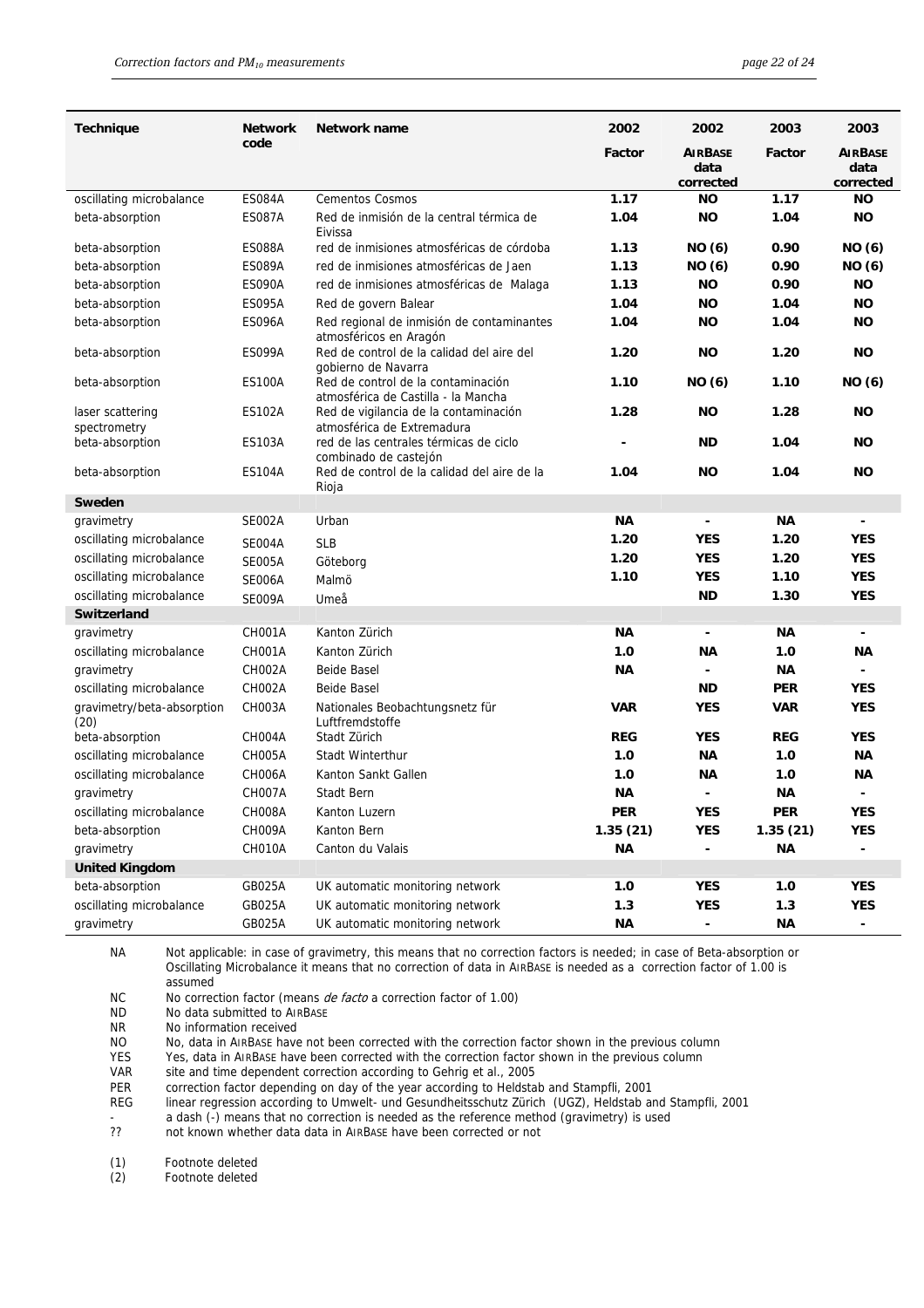- (3) According to the information submitted to AIRBASE, beta-absorption , according to the information in the questionnaire oscillating microbalance is used at one or more stations in this network
- (4) According to the information submitted to AIRBASE, oscillating microbalance, according to the information in the questionnaire beta-absorption is used at one or more stations in this network
- (5) Footnote deleted
- (6) for one or more stations in this network there is a disagreement between annual mean concentrations given in the Q-FWD and AIRBASE. For the Italian stations, this might be caused by the fact that two different measuring methods (parallel measurements) have been used at the station. The results of one methods are used for reporting under the EoI, the result of the other method for reporting underthe FWD.
- (7) at a few station a factor 1.18 has been used during a part of the year (8) the following site specific correction factors have been used:  $1.15: 1.1$
- the following site specific correction factors have been used: 1.15; 1.19; 1.22; 1.24; 1.25; 1.28; 1.31; 1.33.
- 
- (9) Footnote deleted<br>(10) in AIRBASE and in in AIRBASE and in the 2002-questionnaire different methods (gravimetry, beta absorption) are given
- (11) the following site specific correction factors have been used: 1.05 ; 1.10 ; 1.15 ; 1.20 ; 1.25
- (12) According to the information submitted to AIRBASE, nepholometry, according to the information in the questionnaire beta-absorption is used at one or more stations in this network
- (13) according to AIRBASE, beta-absorption is used, no methods defined in the questionnaire
- (14) According to the information submitted to AIRBASE, gravimetry , according to the information in the questionnaire oscillating microbalance is used in this network
- (15) no information on measuring method available in AIRBASE
- (16) According to the information submitted to AIRBASE, beta-absorption , according to the information in the questionnaire gravimetry is used at one or more stations in this network
- (17) All networks in Portugal use a station type specific correction factor: traffic station: 1.18; background and industrial stations: 1.11
- (18) Footnote deleted
- (19) Although information on correction factors is largely not available, Italy has confirmed that data stored in AIRBASE is identical to the data stored in the national database (Anna Caricchia, personal communication, 22 October 2005).
- (20) A combination of gravimetry with beta-absorption is used in this network.
- (21) Seasonally depending factor: 1.35 in winter; 1.0 in summer